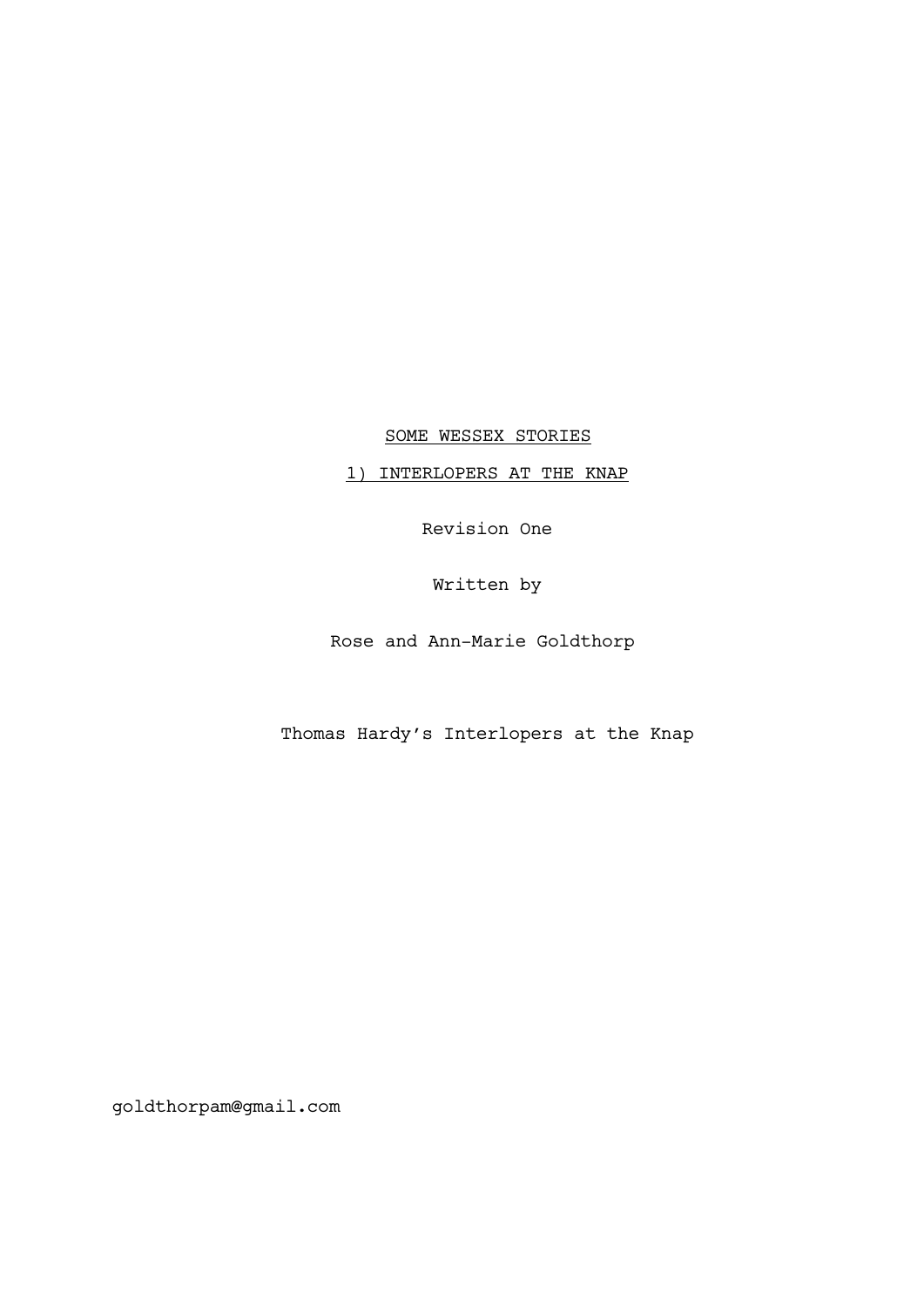### 1 EXT. NEAR CASTERBRIDGE/LONG-ASH LANE - EVENING 1

It is early dusk and three men are travelling on sturdy cobs along the lane. The best dressed and horsed is FARMER CHARLES DARTON, accompanied by his friend the dairyman, JAPHETH JOHNS and a serving boy, EZRA, of around sixteen years.

Ezra has two baskets around his neck, one containing a dead turkey and the other, some bottles of wine.

> JOHNS D'yee feel like ye can meet yer fate like a man, neighbour Darton?

Darton half laughs

DARTON Aye - call it my fate! Hanging and wiving go by destiny.

They walk on in silence, for a while, occasionally peering up, through the gloom at the mild incline which proceeds ahead for a good distance.

> DARTON (CONT'D) Why oi have decided to wed her is not only that oi loike her, but that oi can do no be'er.Sally is an independent, but simple character who'll think me as much superior to her, as oi used to think that…."you know who" oi mean, was superior to me.

Johns slowly shakes his head and looks grave.

JOHNS

Eh, Darton…."Simple" is the wrong denomination to apply to any woman. As yer best man, it makes me blood run cold to 'ear it,it does.I think that you'll find that yer own Sally ain't that simple as she can't see 'er way through a wardrobe.

#### DARTON

Which reminds me........Oi 'ope an she received that day dress what oi sent 'er by the carrier.

JOHNS Not a bridal one, then?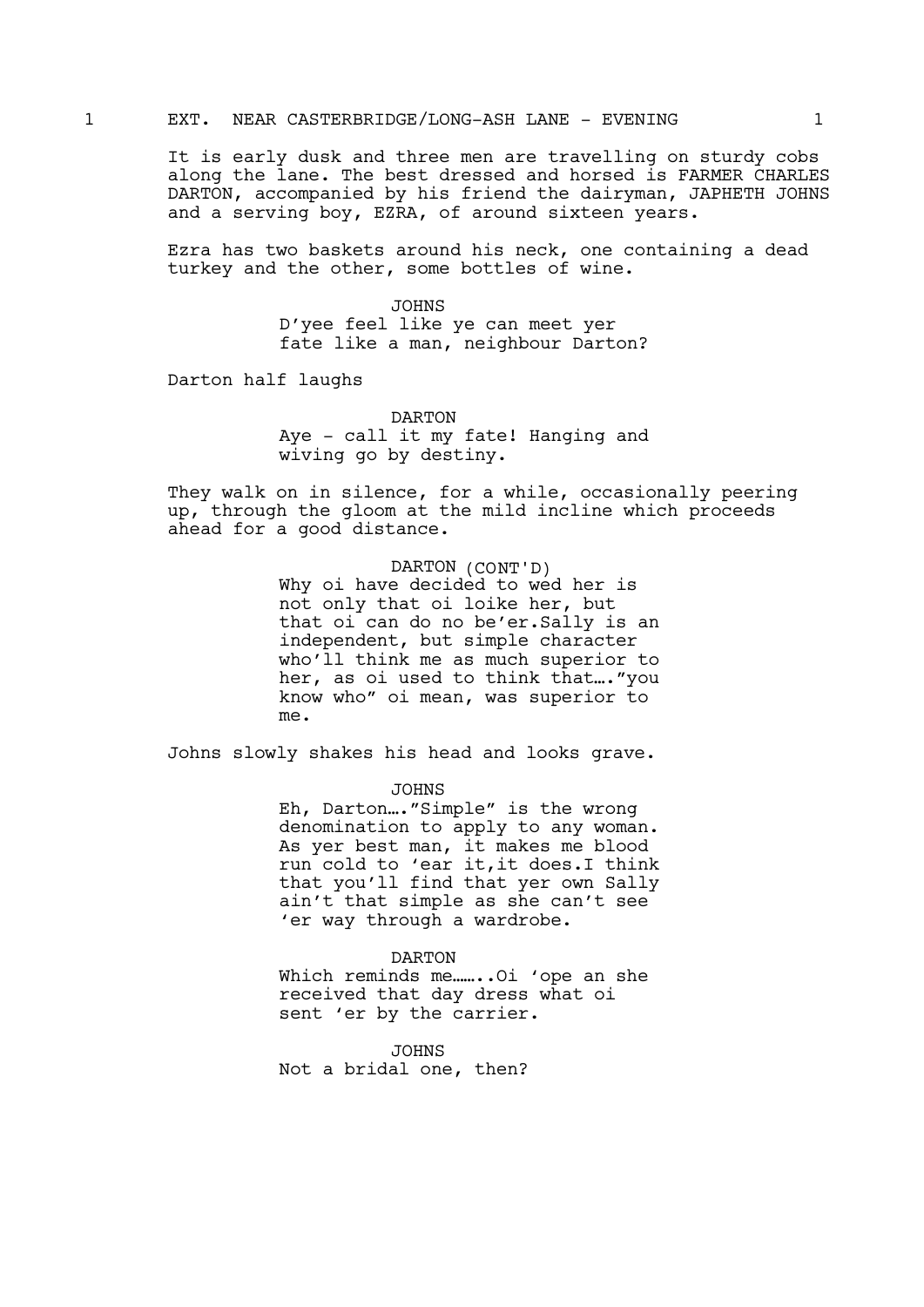DARTON No….I leave those sort of fal de rols to the women!…A good serviceable one, moi dress!

He looks up, ahead

DARTON (CONT'D) That be the turnin'?

2 EXT. ROAD T-JUNCTION - EVENING 2

The daylight has waned further, but there is a full moon, so that the men can see a hand post, under a tree.

Johns indicate to the boy to climb up the neighbouring tree and view the words on this way post.

Ezra, the boy, takes his baskets off and puts them across his saddle, then dismounts and shins up the neighbouring tree.

Ezra lights a match, leans out to scrutinise the sign, but none of them can see a word, there.

> DARTON Canst thee see ought, Ezra?

EZRA Not a letter, Mr. Darton. It's blank as a devil's stare!

DARTON Then come down, lad.

Ezra scrambles down, remounts his cobb and grumblingly takes up the baskets across his shoulders, again, grunting in discomfort and rubbing his chafed shoulders.

> JOHNS I be thinking we be arrived in a land where the natives have lost the art o' wroitin!

Darton peers through the gloom to the right.

DARTON It must be this way.

Darton nods in the other direction, towards a wood.

DARTON (CONT'D) We'd get lost in them trees.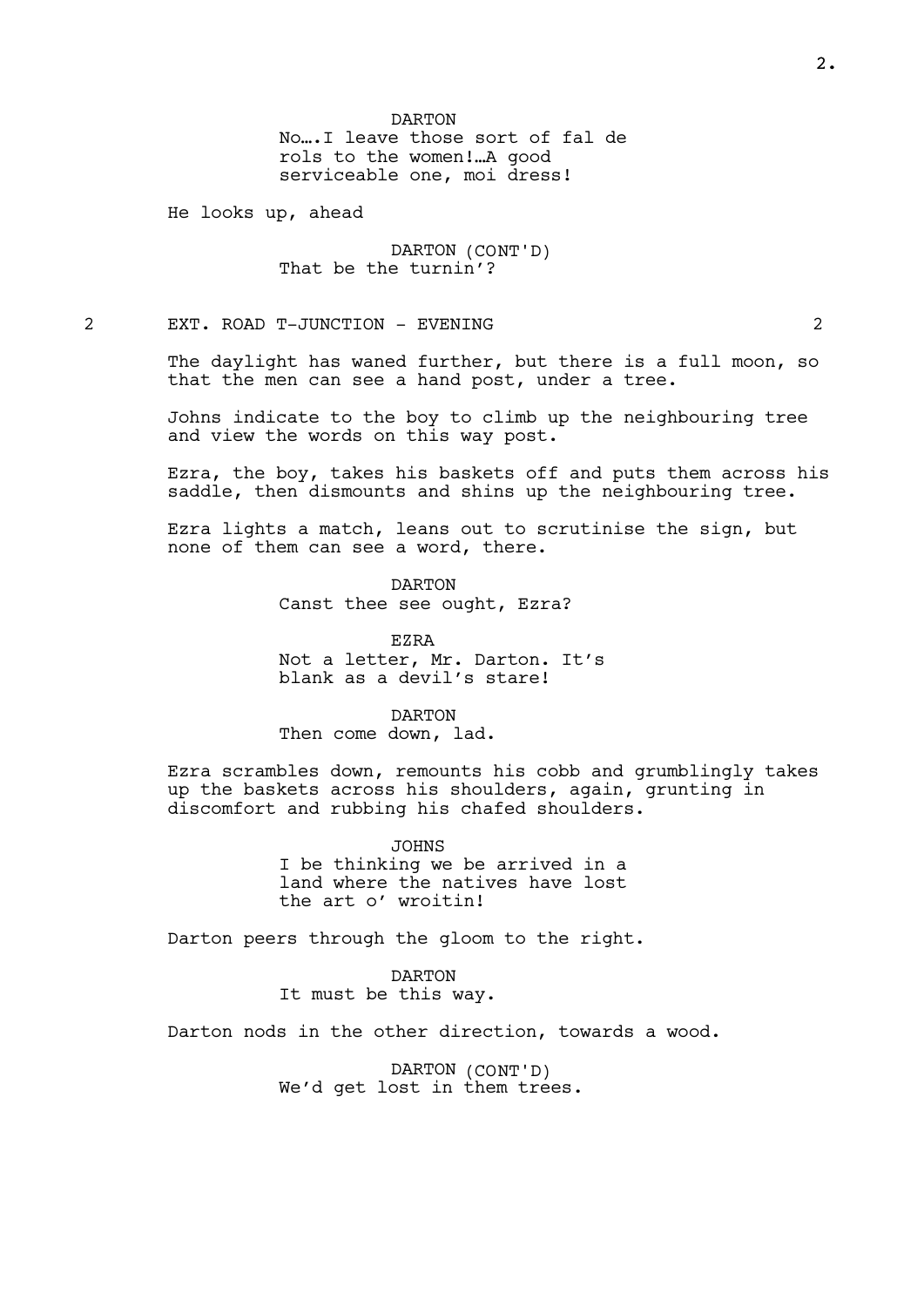Darton turns his horse's head and rides off.

The other two follow him.

3 INT. KNAP HOUSE/SITTING ROOM AREA - NIGHT 3

MRS. HALL, a middle-aged woman, in a mob cap, is leaning forward on her chair, replacing hot embers in the fire with the tongs.

Her daughters, SALLY, a handsome, good-humoured young woman of around twenty yrs, is sitting opposite to her, sewing a tea towel.

There is the sound of frying and pots clanging, in the kitchen

Mrs. Hall sits back down and peers up at the mantel clock.

MRS. HALL Well, eight o'clock and neither dress, nor man.

Sally shrugs, nonchalantly

SALLY I don't care, I've another dress for travelling…..Tweren't as if it were the bridal one.

The clock ticks, Sally sews

MRS. HALL Well, anyway, I see a kind husband in Farmer Darton and pray that all will go well, love.

Sally stiffens and looks up.

SALLY

Listen!

They both hear some footsteps

Sally gets up and goes to the door, when, without a knock, it opens.

Sally falls back with fright, when she sees a young, very dirty, unkempt man, half starved with hunger and cold walk in and stand near to the doorway.

> SALLY (CONT'D) Agh!….Mam!….A tramp!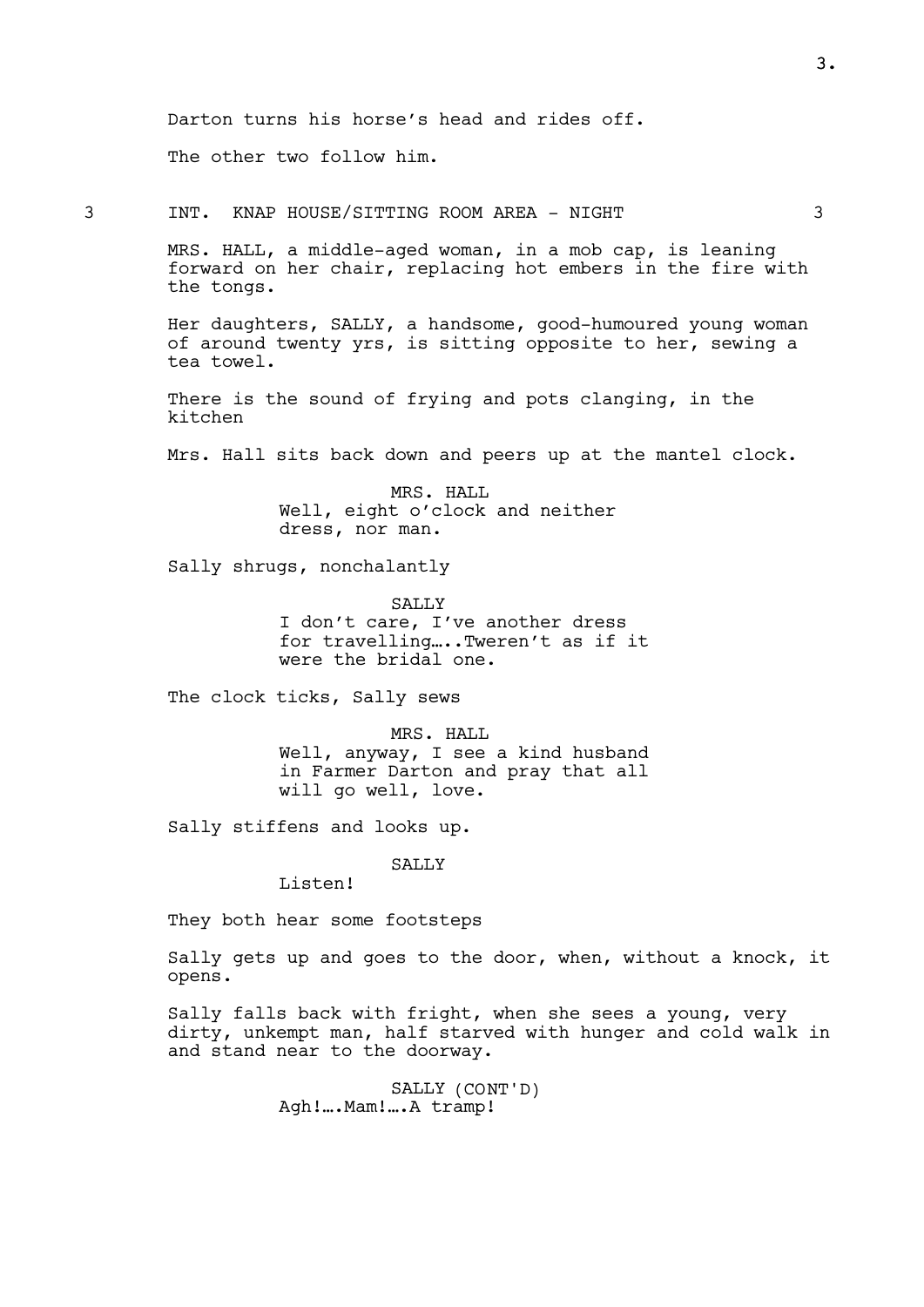Mrs. Hall shoots to her feet and stares

MRS. HALL

Good grief!

The man looks down, humiliatedly, and sinks into the nearest chair.

He starts coughing.

Sally steps nearer to him and scrutinises him.

She suddenly looks astounded and stands agape.

SALLY Ma'am! It's our Phil!….Philip, is this you?!

PHILIP looks up, and stops coughing for a while.

PHILIP No, I'm not me!

MRS. HALL Oh!….To come home like this!….Are you ill, lad?

PHILIP No, no……. I've just had to come home, though, as things went from bad to worse out there.

Mrs. Hall hurries over to him, removes his hat and strokes his hair.

> MRS. HALL Why didn't you let us know of yer, in the whole of last three years?….Sally, some tea!

Sally puts the kettle on the fire and gets the tea caddy out onto the dresser, along with a tea pot.

Philip coughs, badly, again.

PHILIP I kept thinking as things would mend so's I could send good news.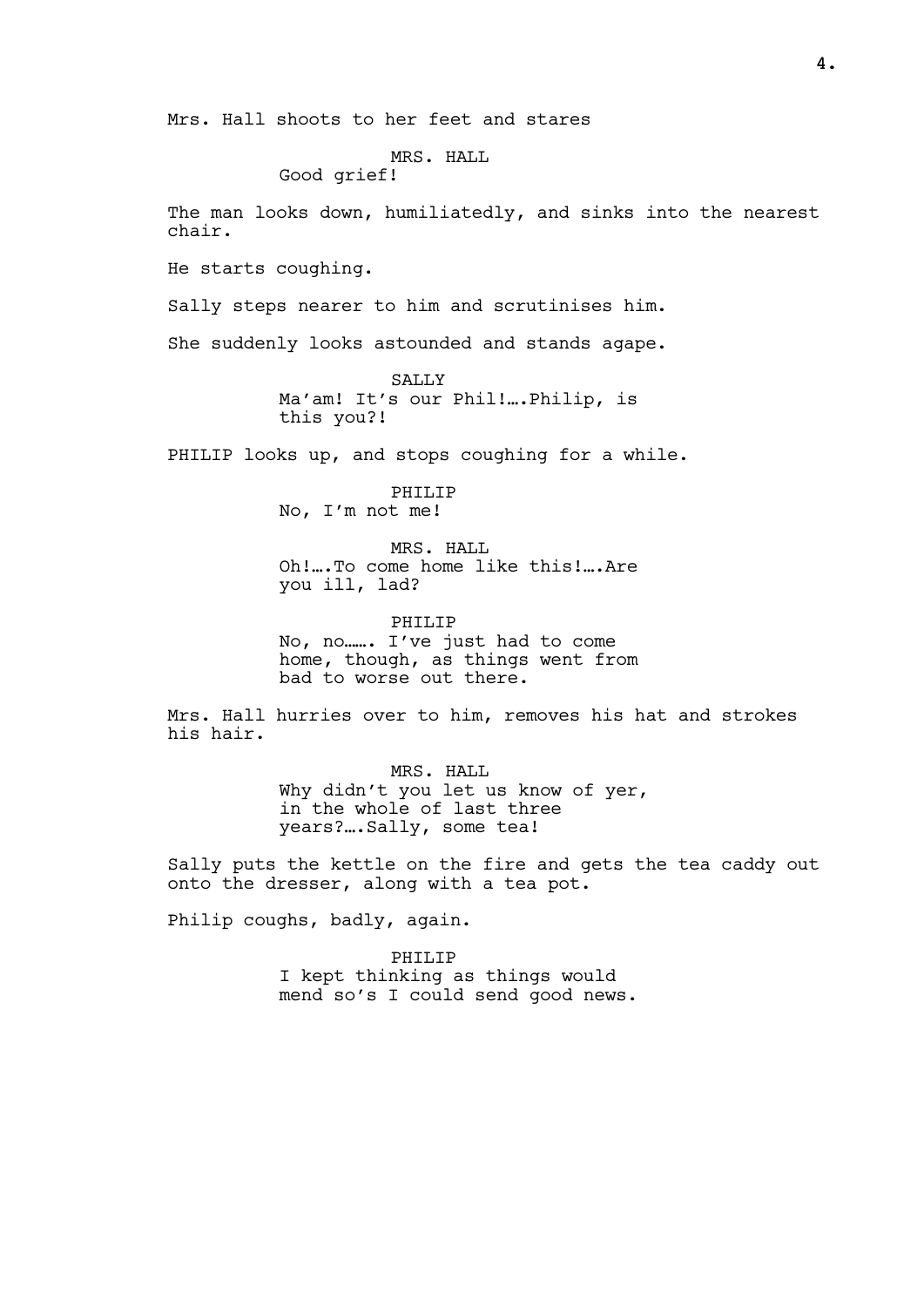MRS. HALL Come on….Upstairs to bed… I'm, afraid that you'll have to excuse us, though, tonight, as Sally is celebrating her betrothal to a local farmer and……

She starts to help him up, but he momentarily stops her.

#### PHILIP

…..Mother…..I, I have a wife and two children as entirely destitute as I…

MRS. HALL …What, back in Australia?

#### PHILIP

No! Waiting to see you, in the stable and….and I hope that you'll forgive me, but the carrier, who we passed on the road, asked me to pass on a dress to Sally a few miles back.

Sally turns from brewing the tea at the fire.

SALLY

What's the pro….

Philip stands up, painfully

#### PHILIP

........Well, I gave it to HELENA, when she came back from getting some water for the children. Her gown was in shreds and light cotton for the Australian sun.

SALLY

Oh! My dr…..

Philip turns bitterly away.

PHILIP

…..You needn't worry. We'll be gone afore break o' day.

MRS. HALL As if I'd throw my sick son and his poor family out on a night like this…or anyone, come to that!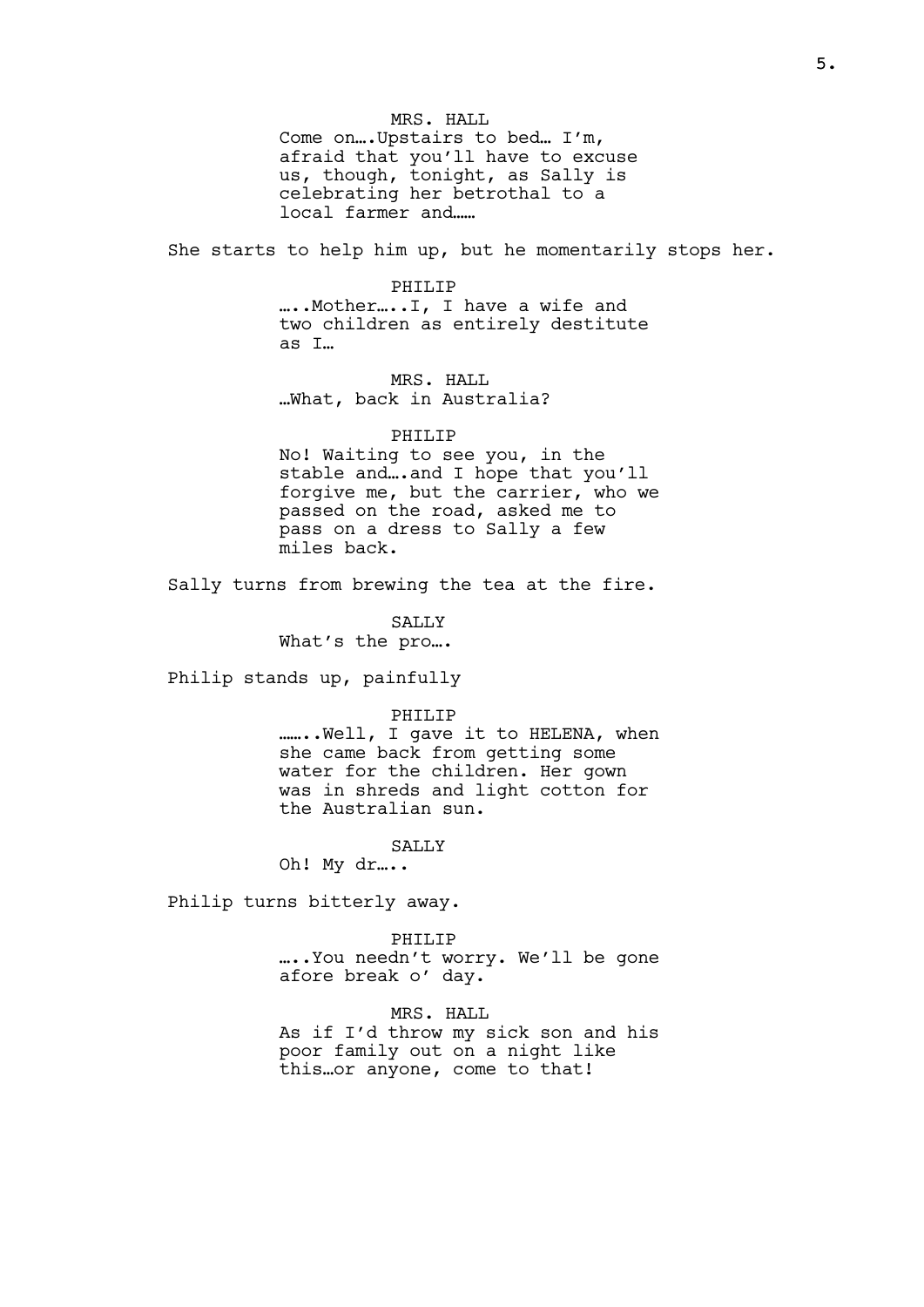Philip collapses with a fit of coughing and the two women both help him out of the chair.

> MRS. HALL (CONT'D) Come on!….Ye can sleep i' the big bed upstairs and I've got a couple of truckle beds for the little uns.

SALLY We'll get you settled and then bring in your wife

They help walk him out of the door.

4 INT. KNAP HOUSE/STAIRCASE - NIGHT 4

The two women struggle up the stairs with Philip who is very weak.

> **SALLY** Philip. What did you say your wife is called, please?

> > PHILIP

He…Helena.

5 EXT. KNAP HOUSE/BACK YARD - NIGHT 5

Sally and Mrs. Hall hurry across the back yard, past the cow shed to the stable.

They see a lit lamp hanging half in and out of the stable

Mrs. Hall calls, softly.

### MRS. HALL

Helena?

6 INT. KNAP HOUSE/STABLE - NIGHT 6

The two women step softly into the stable

Suddenly out of the dark, Farmer Darton comes forward holding the hand of a tall, pretty, but careworn young woman, wearing a beautiful blue green wool dress.With his other hand, he holds his horse's bridle.

He smiles, uncertainly, at Mrs. Hall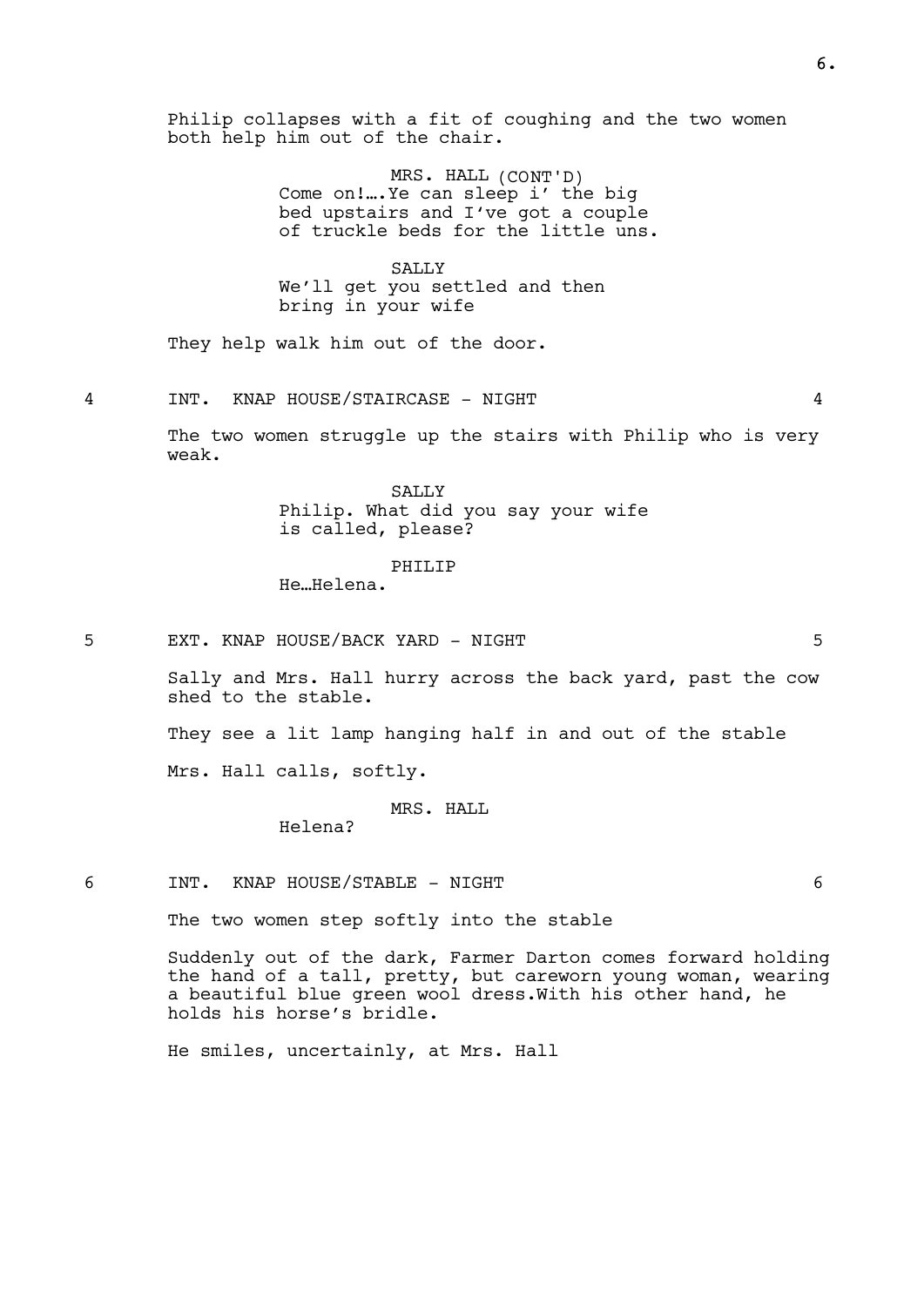DARTON Sorry for moi tardiness, Mrs. Hall, but we took the wrong road. Moi companions have taken their own horses down to the inn so as not to crowd you.

MRS. HALL Thank you, Mr. Darton and welcome to our home.

Darton turns to the young woman and leaves go of her hand.

DARTON I found these two children here…

He indicates two small children sitting on some straw

DARTON (CONT'D) And this young lady wearing the dress I sent for Sally.

HELENA I'm sorry…I just….I mean, I..

MRS. HALL .......This is Helena, my daughter-inlaw, and my two grandchildren.

She steps forward and takes Helena's hand, smiling, gently at her.

> MRS. HALL (CONT'D) Come along in, my dear.

She turns to Mr. Darton

MRS. HALL (CONT'D) Come along, Mr. Darton. Supper's waiting. My son has just retired to bed as he isn't very well, at the moment.

Sally rushes forward, picks up the toddler and takes the hand of the older, seven year old boy, while smiling and whispering encouragingly at them..

The women and children go out to the house and Mr. Darton removes his horse's saddle.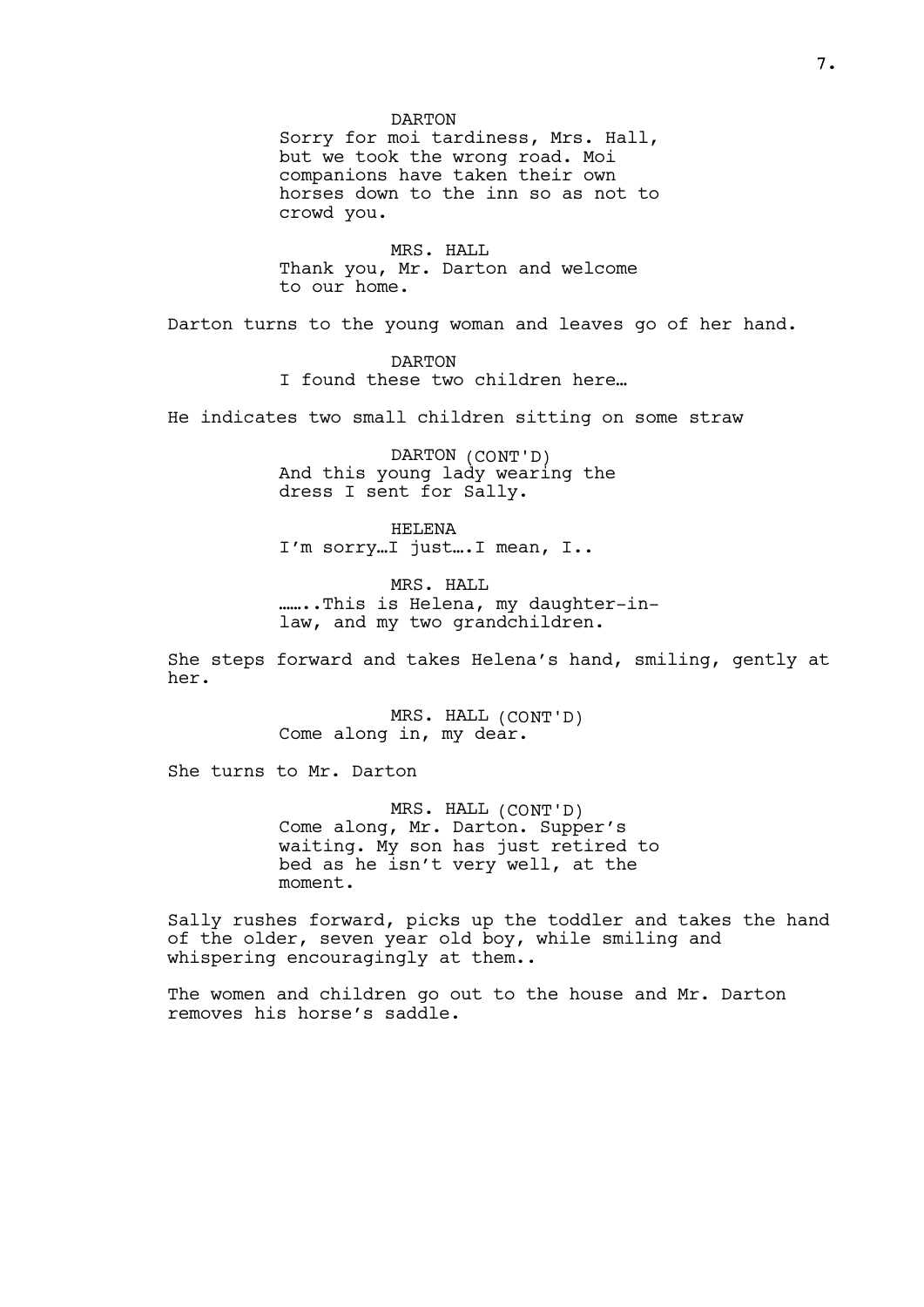### 7 INT. KNAP HOUSE/HALLWAY - NIGHT 7

Sally comes down the stairs and, as she does, she observes her mother and Mrs. Hall junior heading into the living room, having removed their shawls and bonnet.

There is a knock at the door and Mrs. Hall turns and now welcomes Mr. Johns into the house.

Sally smiles at and greets him.

8 INT. KNAP HOUSE/DINING ROOM PORTION OF LIVING ROOM - NIGHT 8

The company is seated at table, half hidden from the sitting area by a screen.

The company consists of five people: both the Mrs. Halls, Sally, Darton and Johns. They are all rather silent and awkward. Dart on keeps casting shifty glances at Helena, who, in return seems rather embarrassed and similarly disquieted.

Mrs. Hall and Sally offer the dishes, which REBEKAH, the maid, is bringing in. People help themselves from these dishes.

MRS. Hall holds up her wine glass

MRS. HALL Drink hearty, Mr Johns. Drink hearty!.......But perhaps cider-wine is not to your taste?

Mr. Johns pours himself some from a jug.

JOHNS Quite the contrary, Ma'am. I am a cider drinker on my mother's side, you know. She came from these parts.

He drinks from his cup.

JOHNS (CONT'D) There is this to be said for it………that it's a more peaceful liquor than most other drinks and don't lead to getting a black eye from an old acquaintance.

8.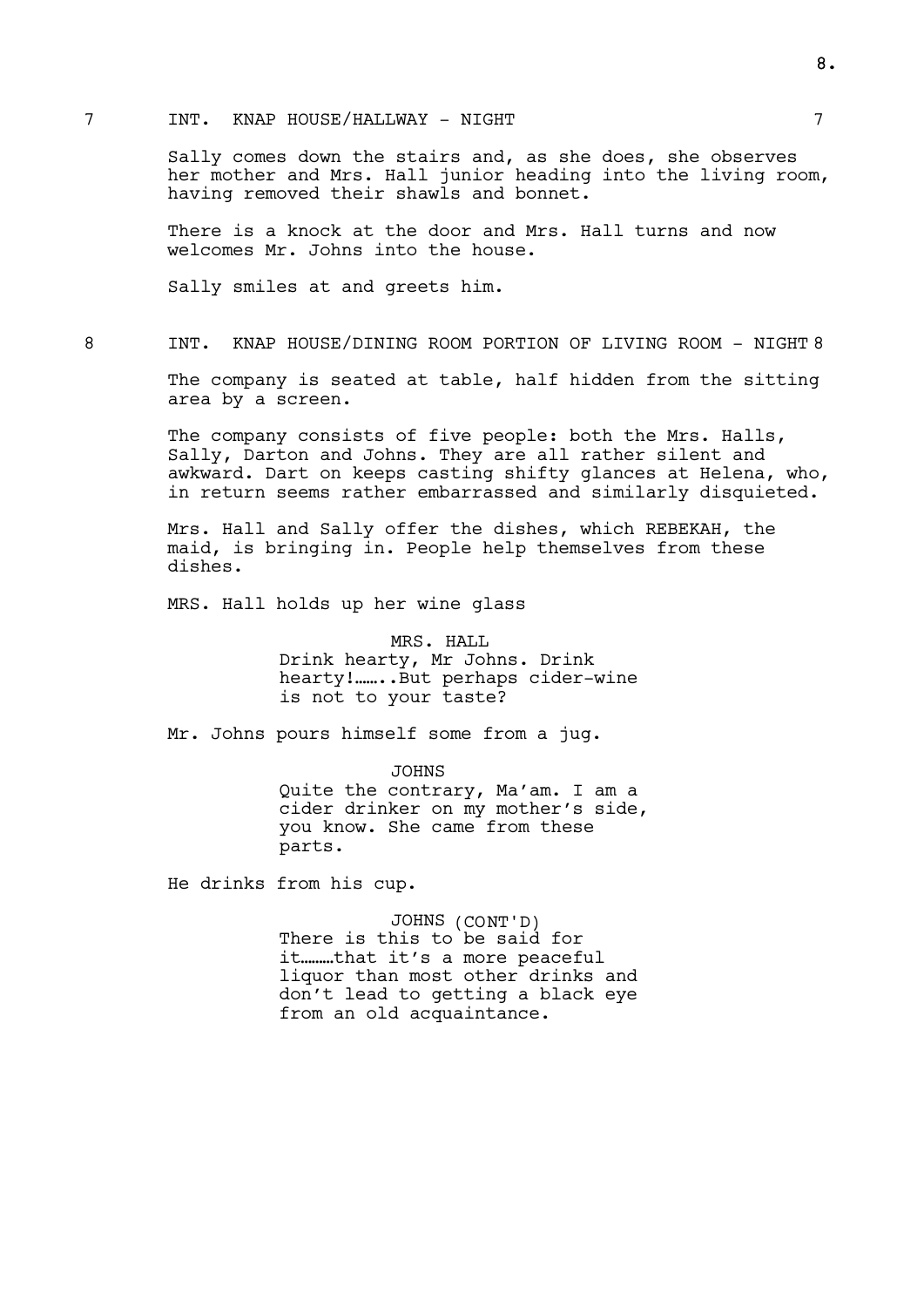### 9 INT. KNAP HOUSE/SITTING ROOM AREA - NIGHT

The company drink their mulled wine and converse, desultorily.

Sally keeps observing glances passing between Darton and Helena.

MRS. Hall tries to enliven the company, but is pretty much of a failure.

In the end, Johns puts his outdoor coat on and goes off for his horse, at the inn.

There is some more conversation and then they start to break up for the night, with the whole company getting up.

MRS. Hall and Sally bid Darton goodnight, while he is donning his coat, and then they go out with Helena.

Darton adjusts his coat and makes for the door, when suddenly it starts to rain with great violence.

He retreats from the door, appears to think and then reseats himself by the fire to await its stopping.

Helena reappears with a kettle.

Darton looks and stands up

DARTON

Helena!

Helena looks startled and blushes

HELENA

Oh! I'm sorry, Mr. Darton, I was just coming for some hot water for my husband, who is worse.

She hangs the kettle on the boiling hook and remains, standing, looking at it.

#### DARTON

So I am never to find out how a woman, who refused me, as I thought, because I was just a poor farmer, went off with a man whom...well......

HELENA …….He had the prior claim. 9.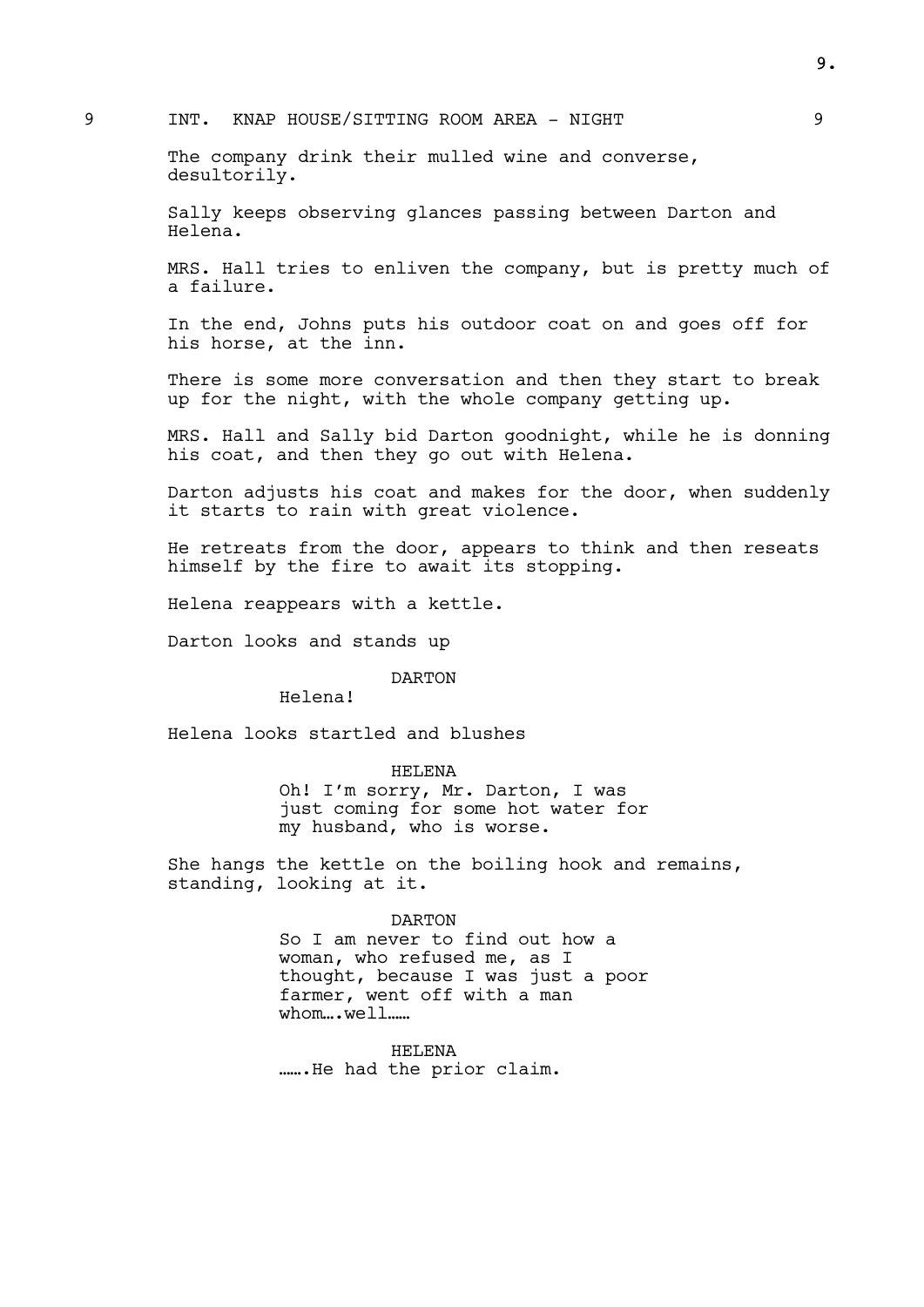DARTON What? You knew him at the time?

HELENA Yes. He had gone to Australia and then he sent for me.

### DARTON

Ah….That was the mystery!….Well, hum………. that's all past and gone, now.Does your uncle know of your distress?

HELENA He cast me off and then died, later. He wrote that I had disgraced myself.

Darton takes a step towards her and she looks down.

# DARTON

(Earnestly loving) Well, then, let me take care of the children, at least while you are so unsettled. You belong to another, now, so I can't propose to take care of you,my dear, but……

SALLY

……Yes, you can! ….You can……. since you wish it!….My poor brother is dead!....How convenient!!

Helena and Darton jump guiltily apart, as Sally has come upon them without their hearing her.

> HELENA Oh!……….…Dead?!

The women turn and run upstairs.

Darton puts his hand to his mouth, in consternation.

The rain has stopped and he wanders towards the door.

10 EXT. KNAP HOUSE/FRONT GARDEN 10

Darton wanders slowly out of the front door and stands, looking up at the sky, near the big tree.

He shakes his head in wonder at this stroke of fate.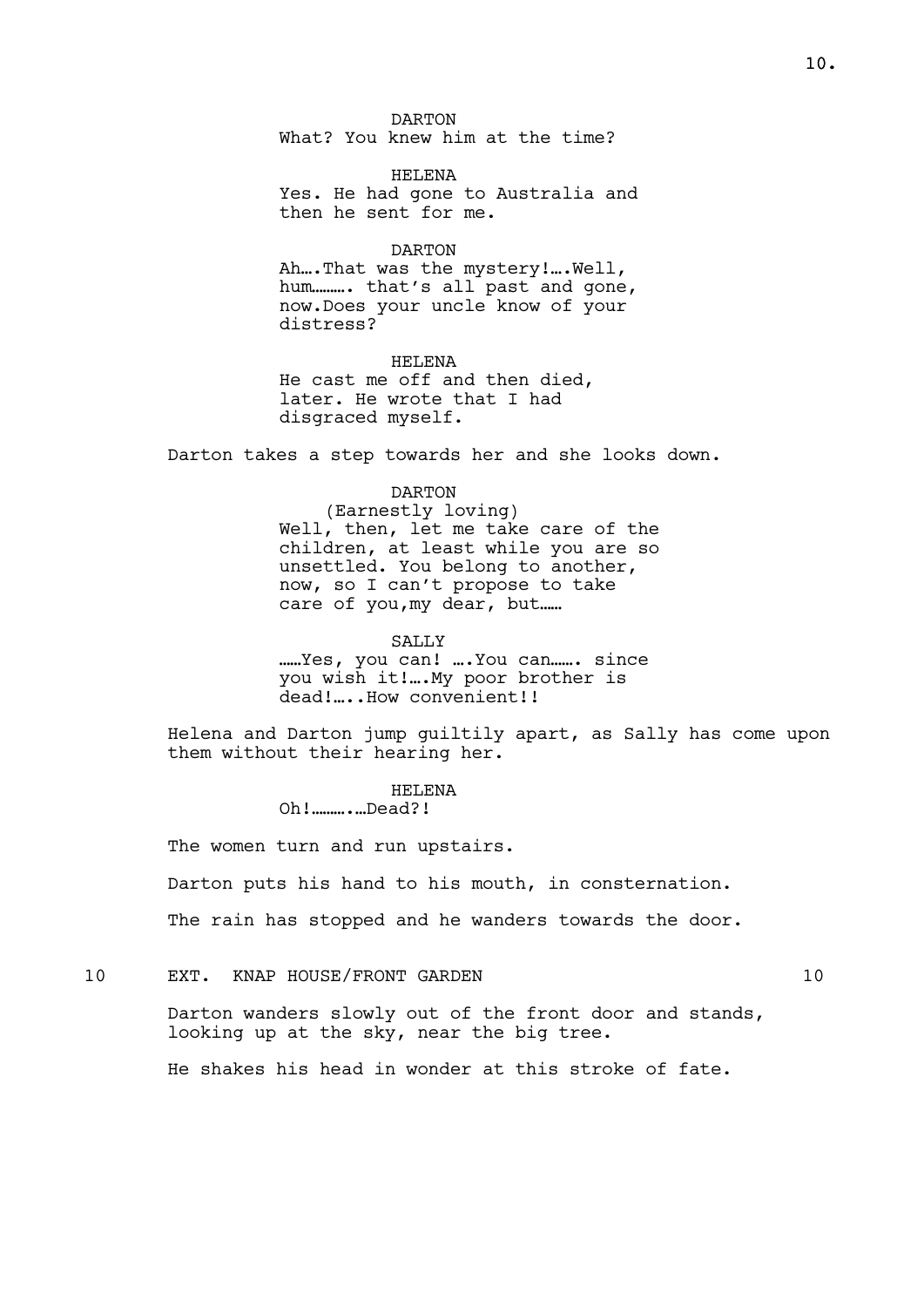The front door opens and Mrs. Hall emerges, not seeing Darton.

She hurries out of the garden by a side gate and, puzzled, he follows her.

#### 11 EXT. KNAP HOUSE/SMALL SIDE PATH - NIGHT 11

MRS. Hall hurries along, pulling her shawl over her head for warmth, with Darton a little way behind her.

#### 12 EXT. KNAP HOUSE/SMALL NEARBY FIELD - NIGHT 12

Mrs. Hall exits the path and enters into a small field, hurrying up to a clump of shrubs, in this small enclosure.

Darton sees that there are two bee skeps there.

He hangs back, when he hears her crying.

He then sees her bending over, tapping on, and talking to the skeps as she carries out the traditional practise of informing the bees of a household death.

Darton hangs back a little and, eventually she leaves the bees and returns in his direction.

He steps towards her

DARTON What can I do for you in your trouble, Mrs. Hall.

MRS. HALL (Crying) Oh, nothing, Mr. Darton…Nothing, really (Sniff). …………But, um, Sally and I have decided, however, that the wedding must be postponed….You do understand, don't you?

### DARTON

Yes! Yes, of course, I understand….Um, will you also tell the mother of your son's children, please, that, as they are now left fatherless, I shall be glad to take the eldest of them, if it would be any convenience to her, and you, and your daughter-in-law.

Mrs. Hall sniffs, pats his hand and looks away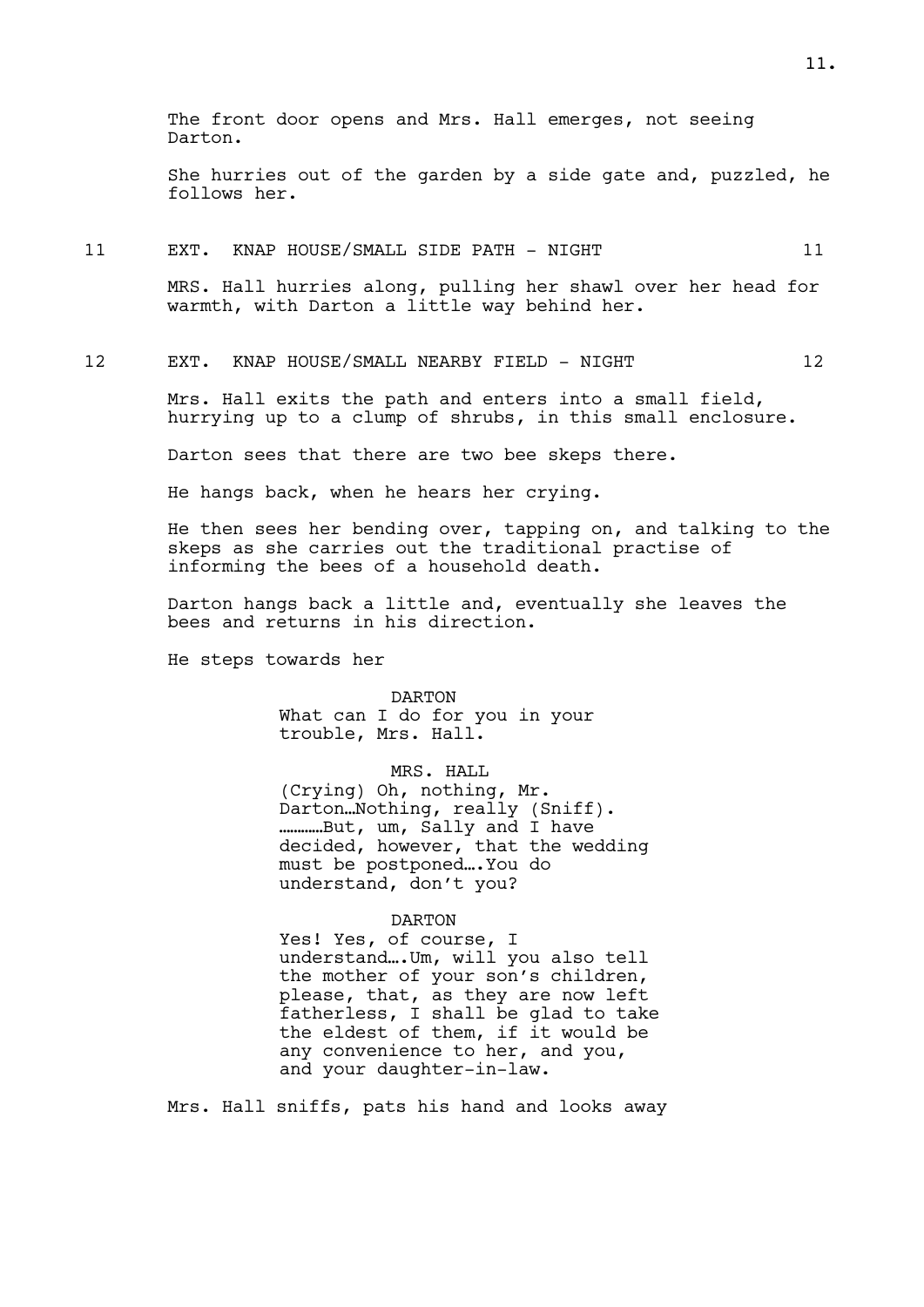MRS. HALL Certainly I shall tell her. Thank you….Thank you for this, Mr. Darton. (Sniff)

She hurries away.

### 13 EXT. NEARBY FIELD - NIGHT 13 13

Darton leaves the small enclosed field and sets off in the gloom, down the rooty slope back to join Johns, at the Kings-Hintock inn stables.

14 INT. KNAP HOUSE/SITTING ROOM AREA - NIGHT 14

Sally is sitting, sadly by the fire, wringing her hands, slowly.

Her mother comes in and sadly kisses her on the top of her head.

Mrs. Hall sits down.

MRS. HALL Helena is laying him out and I've put the children in my room.Can you go to the doctor for the death certificate, in the morning?

SALLY Of course, Mam.

MRS. HALL Um……Mr. Darton has assented to the postponement, love.

Sally, looks up and smiles, sadly

SALLY

Oh, I'm sure he has, Mother............But, it isn't put off for a week, or a month, or a year. He won't have me, now, and she will……In one night, I have lost a brother and a husband!

MRS. HALL Oh, love! I'm sure….

Sally stands up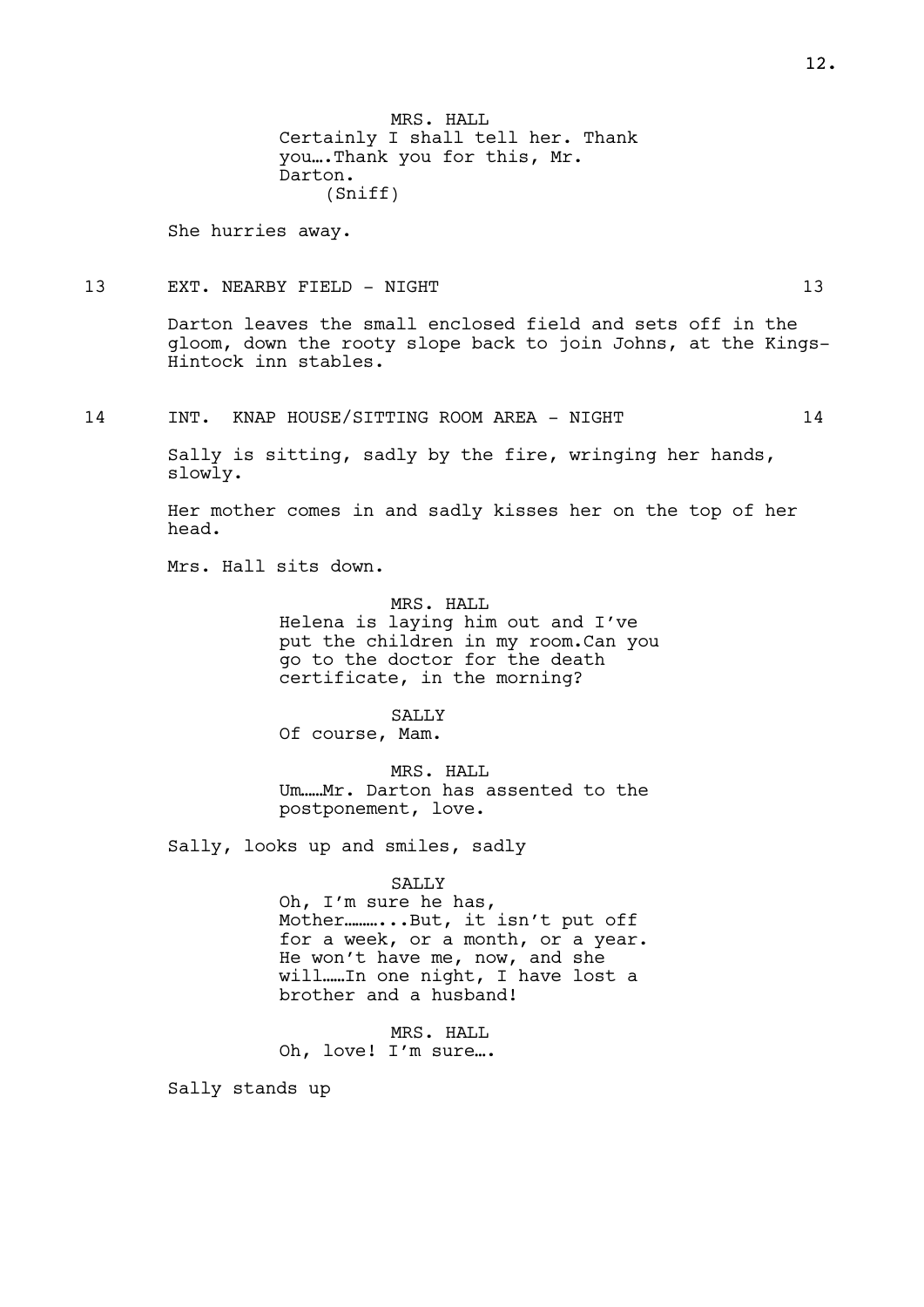SALLY ….Mother, no!………..…No…..It's alright!

She raises her hand, shakes her head, slowly and sadly, and walks away, upstairs.

### 15 EXT./INT. KNAP HOUSE/DARTON' S HOUSE - DAY 15

Montage of:

Darton standing in a field, with a farm managers, gesticulating to some livestock.

Helena and Mrs. Hall working in the kitchen, with the servant, Rebekah.

Helena, Sally and her Mother sewing by the fireplace, at night.

Helena and Sally playing with the children, in the garden.

Darton sitting alone, at night, musing, over the fire.

Helena instructing her eldest boy, of seven who sits at his desk, labouring with his pen.

16 EXT. DARTON'S HOUSE/AN INTAK FIELD - DAY 16

Darton is watching some sheep and one of his men walking towards them, with a crook.

A servant comes out from the house to give Darton a letter which has just arrived.

Darton sees the postmark and hurriedly breaks it open.

He reads

HELENA (V.O.) Mr. Darton, I find that, after a final refusal from a distant relative to aid me and my poor children, I must accept your kind offer to care for my boy. I know that you will do your best by him and so I will not repine. Your ever grateful servant, H.S.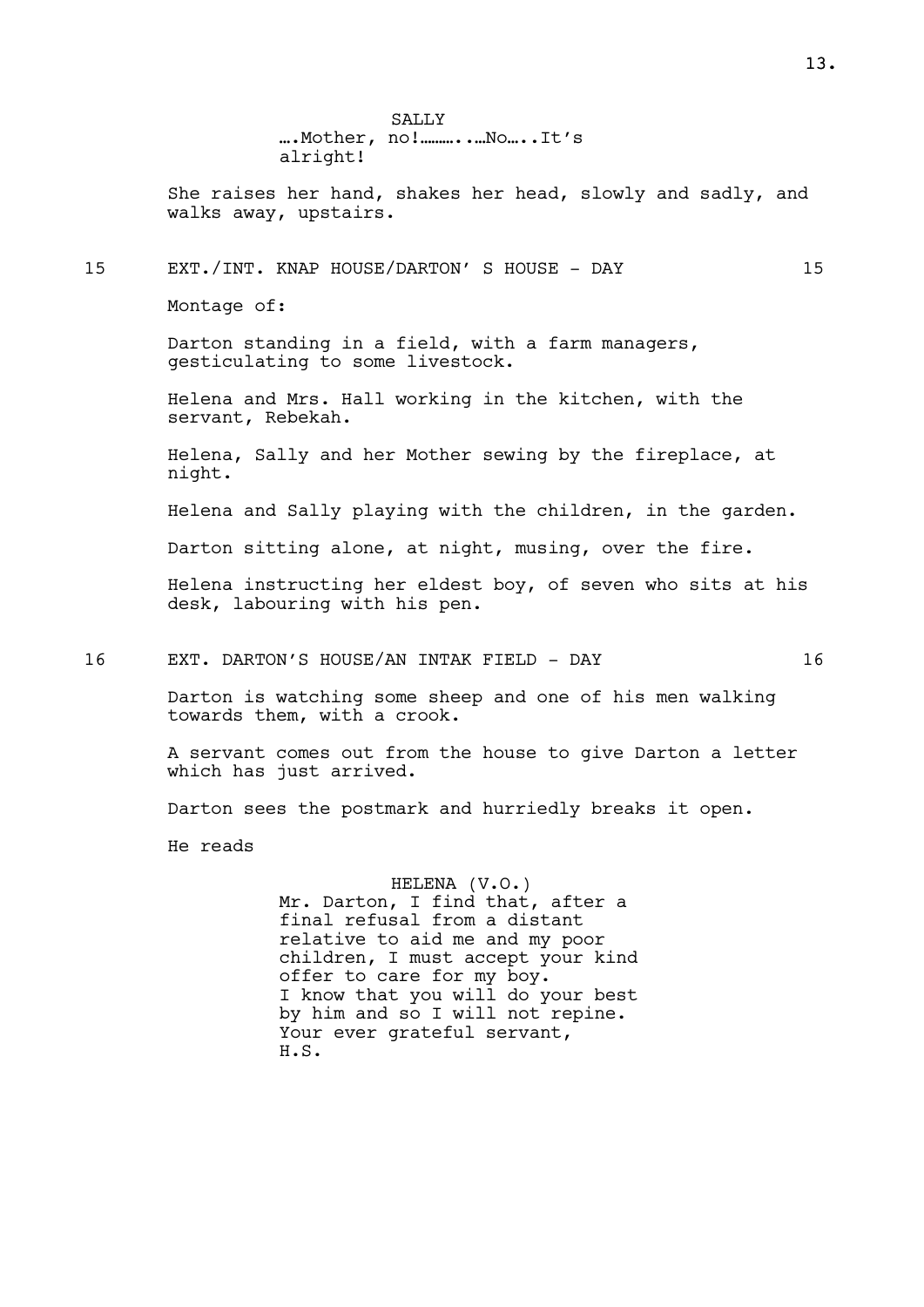Helena and Mrs. Hall are in the gig and the driver is seated ready.

Darton is standing holding the seven year old boy's hand and nodding at the women.

Mrs. Hall suddenly remembers and pulls out a note for Darton

MRS. HALL Oh, I nearly forgot. Here you are, Mr. Darton. It's from Sally.

She hands it over and then smiles and nods.

MRS. HALL (CONT'D)

Goodbye.

The cart starts to pull away and Helena smiles and waves, a bit sadly at her son.

HELENA

Goodbye, son!

The boy waves and Darton opens the note, while waving.

He reads

### SALLY (V.O.)

Dear Charles, I hope you will forgive my observation that, after eight months, now, and no resumption of urgings, on your behalf, for our marriage, I take it that your feelings for me have fallen away.I have learnt of your history with Helena and would hardly want to come between you both, anyway.

I think that, if you asked her, she would have you, and she should be given the opportunity, certainly, as you already have her son.

You asked me in an old note if I was sorry for showing temper in the hour of my brother's death, when I found my betrothed whispering sweet words to my sister-in-law. Well, I certainly was surprised, but no, I'm not sorry for thus speaking boldly, as I did.

(MORE)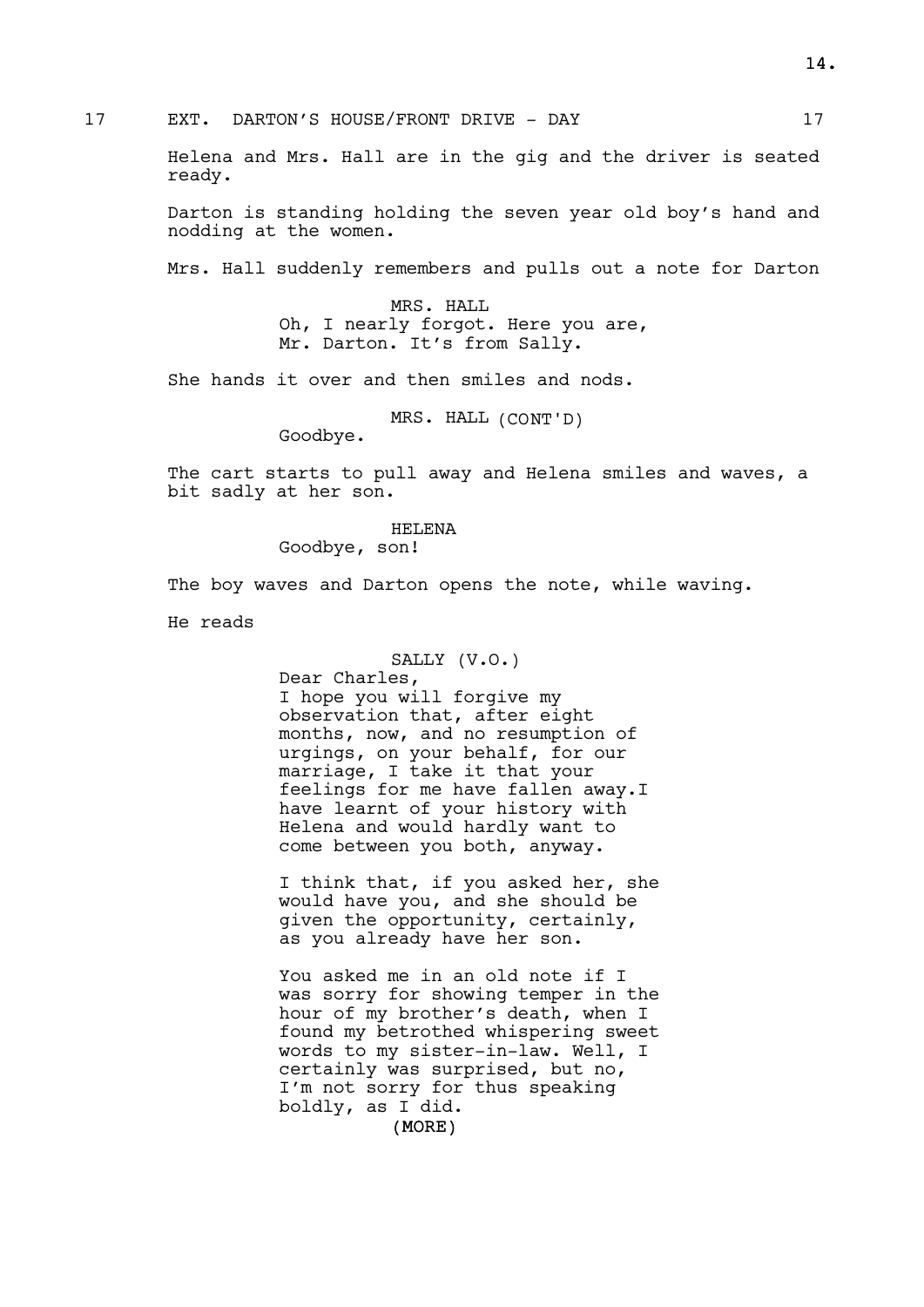### SALLY (V.O.) (CONT'D)

Yours sincerely, Sally Hall.

Darton looks up, meditatively.

18 EXT. KNAP HOUSE - DAY 18

It is now winter and Darton pulls up at the Knap with the small boy on the saddle, before him.

Mrs. Hall and Helena come out to meet him.

Darton dismounts and hands down the boy to Helena who covers him with kisses.

> BOY I have a Christmas present for you, Mama!

Helena smiles, fondly at him.

DARTON (To Mrs. Hall) Sally not here, then?

MRS. HALL No. She's away visiting friends.

DARTON

Ah.

They all go into the house.

19 INT. A COW BARN - DAY 19

Johns walks in, followed by Darton

Johns heads towards and picks up a rake

DARTON

Well, it's a year now, but I've actually come over, again, to ask you to be my groom, one more time.

JOHNS

Well a bit of perfume and pomade, and I'll be as right as rain to compliment her. "Better late than never, Sally Hall", I'll say.

15.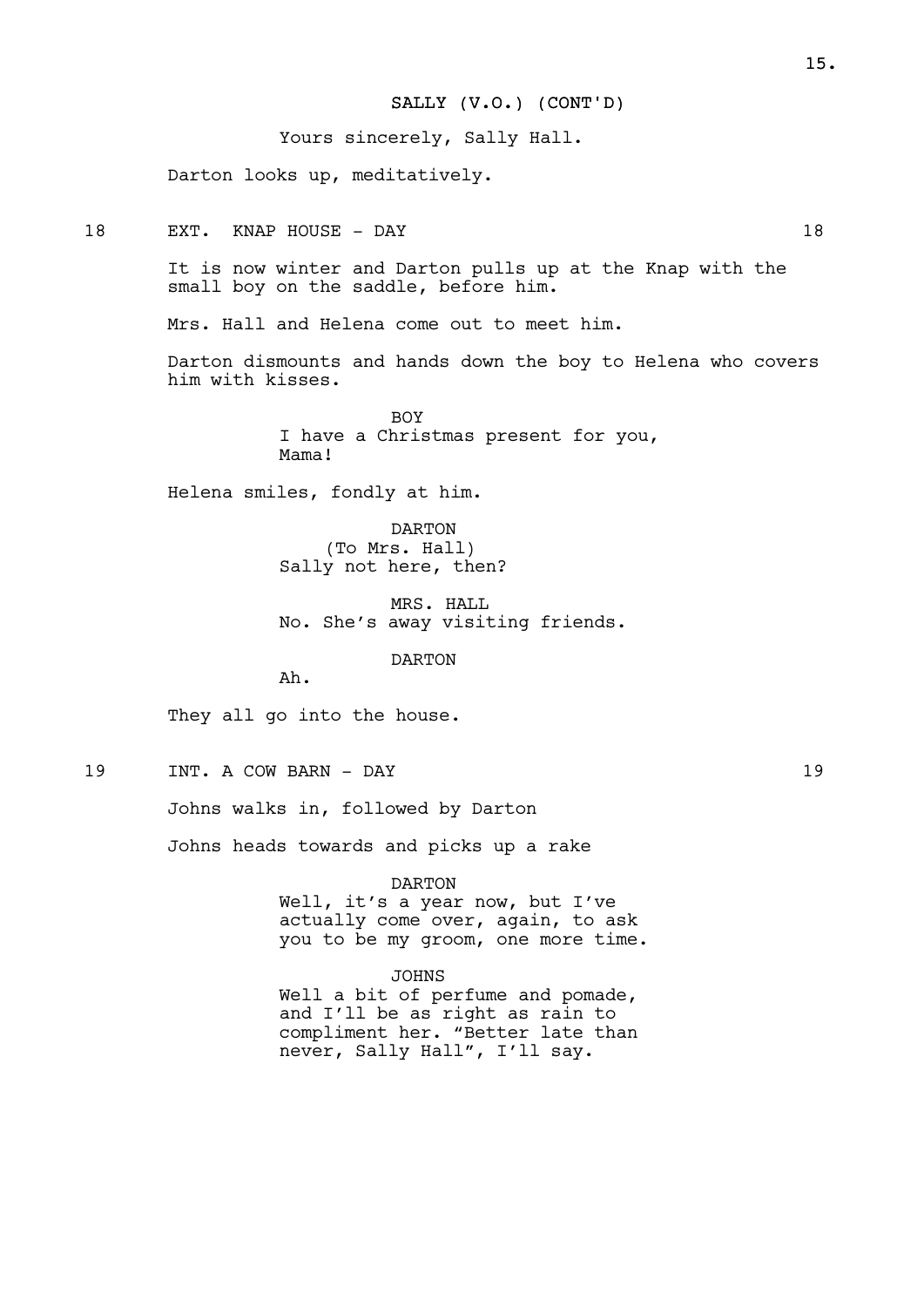DARTON Er, well, no, Japheth.It's, it's the young Mrs. Hall!

Johns appears reproachfully dismayed

JOHNS Not Sally?!….Why not Sally?…..I can't believe it!

DARTON Well it's complicated, but I lost Helena to another and then found her again….

JOHNS …Yes, after you'd asked Sally!

Darton scowls

DARTON I s'pose I can marry where I like!

Johns nods and starts to set off out of the door.

JOHNS Yes! And I spose I can be groomsman where I like!….And it's not wi' you!…Excuse me, but I've to 'ave a word wi' me cowman.

Johns stalks out and Darton scowls some more.

20 EXT. SMALL RURAL CHURCH - DAY 20

Mrs. Hall, Rebekah, and her husband, plus Helena's son and toddler are outside of the door when Darton and Helena exit in bridal favours.

The rector and another groomsman follow behind.

Mrs. Hall and Rebekah throw some rice at the bridal couple, and smile at them.

Helena and Darton smile at each other.

21 INT./EXT. DAYTON'S FARM - DAY/EVENING 21

Helena, Darton and the two children are eating at the dining table. Helena politely, tells Dayton to remove his elbows from the table. She smiles, a bit reprovingly, and he, goodhumouredly complies, nodding.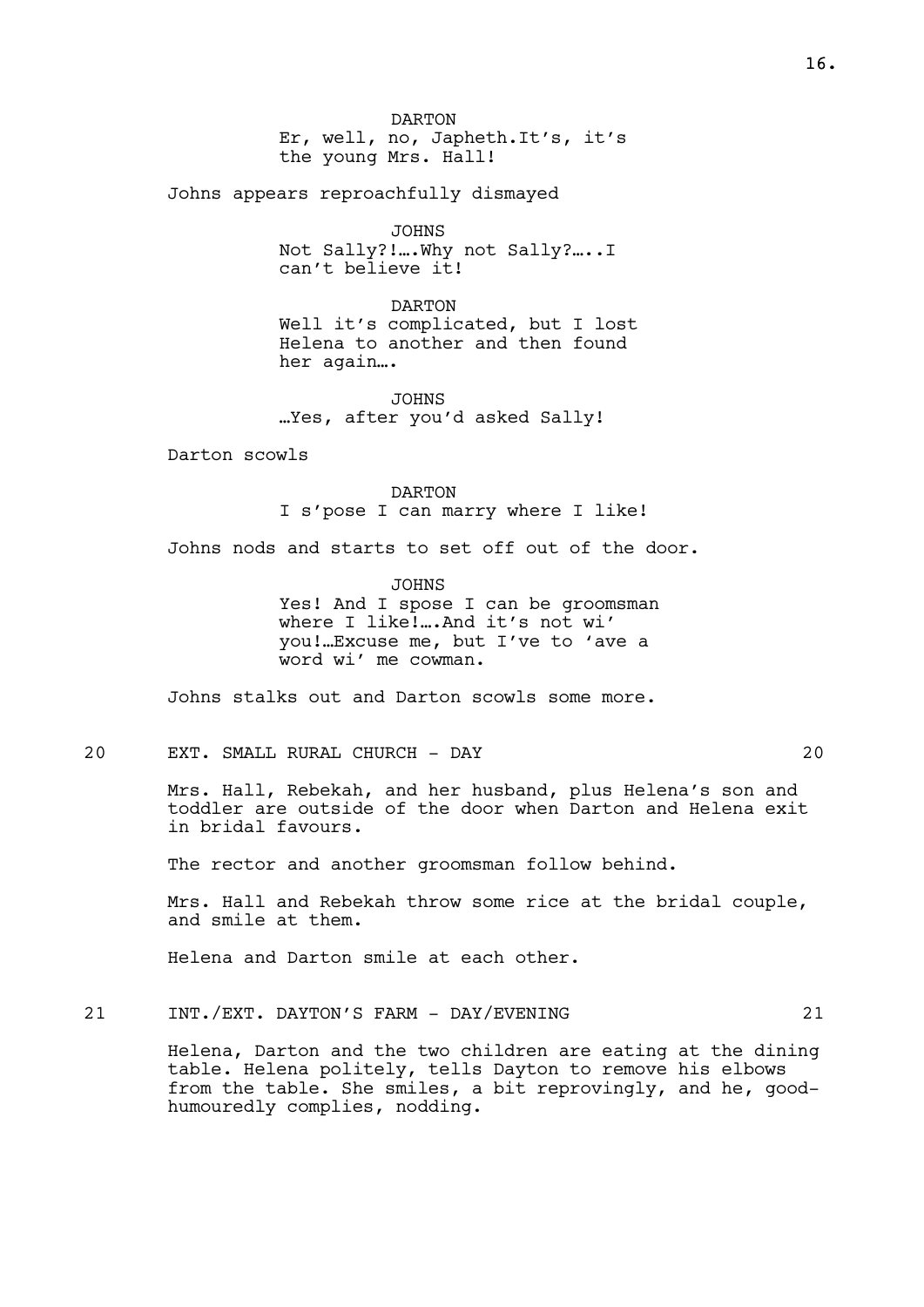Helena passes Darton, in the corridor. He is rather muddy, with splashes on his face. He goes to kiss her, but she recoils and points out his splashes, which he merely wipes across with his sleeve. As he goes to kiss her, again, she grimaces and ducks out, hurrying away with a frigid, little smile.

Helena and Darton are at dinner with another thriving farmer.The two farmers are keenly discussing their own pigs and their merits, with regard to size and shape.Helena, who is now pregnant, pours herself some wine, rolls her eyes with boredom and longingly looks at the clock, on the mantel.

### 22 INT. DARTON'S HOUSE - DAY 22

Montage:

Helena is now advancedly pregnant, and watching her now eight-year old son and three year old girl playing with a ball, in the garden.Darton comes up to her, kisses her, and asks a question and she irritatedly dismisses him with a wave and a few words.He leaves her.

Darton, in his nightgown, puts out his hand to help Helena into bed, as she is now nearly full term.Helena waves his hand away and nods him away, speaking uninterestedly to him and mounting into bed, herself.

Helena lies dead in the bed. The midwife gives a small bundle to Darton who is half undressed and looking distracted.

### 23 EXT. DARTON'S HOUSE/GARDEN - DAY 23

Darton stands watching the children play ball and the nurse stand watching while jigging her bundle.The girl is now five and the boy is now ten.

Darton heaves a sigh of regret and nods, slightly.

### 24 EXT. COUNTRY LANE - DAY 24

Darton is riding along on his horse.

Darton comes around a corner, and passes Mrs. Hall and Sally coming back from the village to their house, with their baskets.

He tips his hat and starts to converse, but, after saying hello, they politely and embarrasedly hurry away.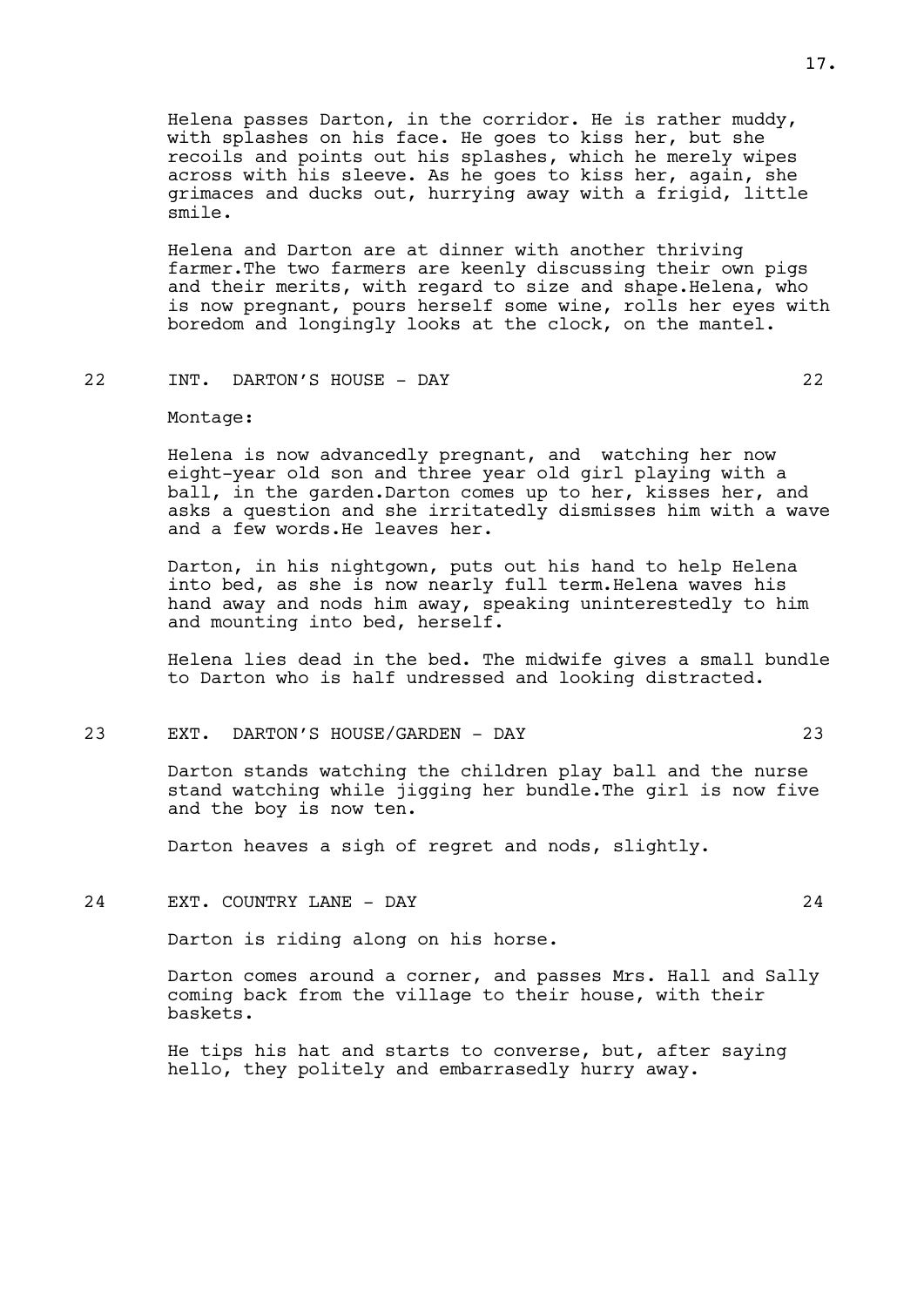Darton looks after Sally and sighs.She looks very well in her summer hat and ribbons.

#### 25 INT. DARTON'S HOUSE/SITTING ROOM - EVENING 25

The children come in to kiss him goodnight, before they go up to bed in their nightgowns.The nurse is carrying the baby. She nods, smiles at Darton and she shoos the children out in front of her.

Darton reflects on something and appears to come to a decision.

He gets up and pulls the bell cord.

When the man servant appears, Darton gives instructions for the horse to be saddled.

Darton gets his boots from the side of the fire and starts to pull them on.

26 EXT. COUNTRY LANE - EVENING 26

Darton is riding along, looking anxiously ahead up the hill.

27 INT. KNAP HOUSE/SITTING ROOM AREA - NIGHT 27

Sally and her mother are sitting over the fire. Sally is sewing and Mrs. Hall is musing into the fire.

> MRS. HALL Three years ago, this very night, it all happened.

Sally shrugs

**SALLY** Well……… this very week,anyway.

### MRS. HALL

'Tis near enough…..(Sighs) Ah Sally! If you had managed things better, 't'would have been you with Mr. Darton, and not Helena!

#### SALLY

Don't be sentimental, Mother. I could hardly marry him after what I heard, and I still don't think I would, if he were to ask me now!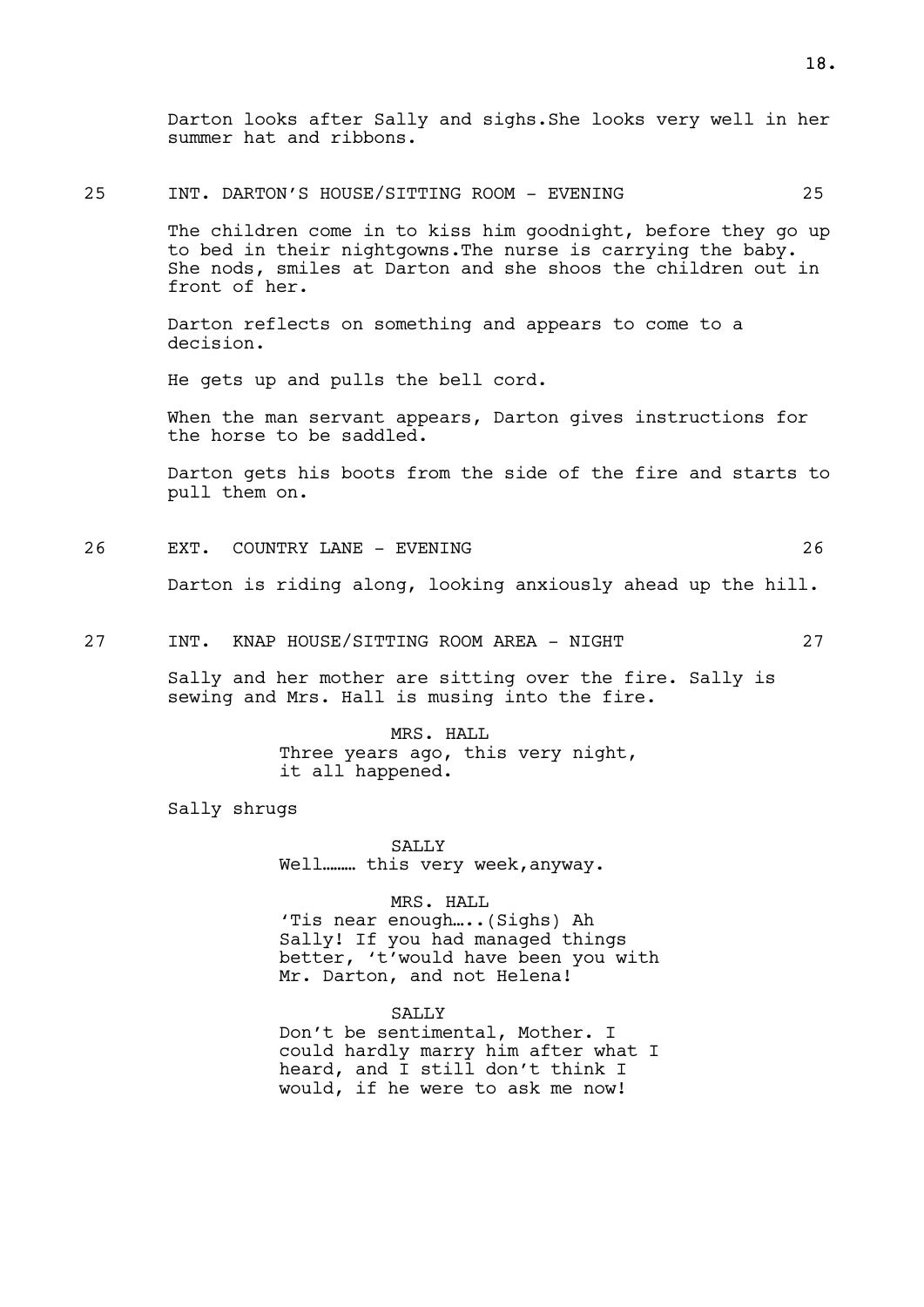MRS. HALL

Pish!

She leans forward to poke the fire and Rebekah opens the door and peers in.

> REBEKAH It be Mr.Darton, Ma'am.

Mrs. Hall shoots to her feet.

MRS. HALL Bring him in! Bring him in!

Rebekah withdraws and Mr. Darton steps in, smiles and half bows.

> DARTON Good Evening, ladies. I hope that I don't disturb you?

> > MRS. HALL

Oh no! Of course, not, Mr. Darton. I'm just going to make some tea. You'll have a cup, won't you?

DARTON If it's some of your good bohea, I certainly will, Mrs.Hall.

MRS. HALL Sally, move up, then Mr. Darton can sit down.

Sally looks up, smiles, slightly and slides along the settle a bit, while, Mrs. Hall bustles out.

28 EXT. KNAP HOUSE/FRONT DOOR - NIGHT 28

Mrs. Hall raises the lamp to see Mr. Darton out, but, before he descends the path, he turns and addresses her.

> DARTON I came to ask your daughter to marry me, but....she won't.

MRS. HALL Then she's a very ungrateful girl!

DARTON Oi, or suppose as there's no-one else more favoured?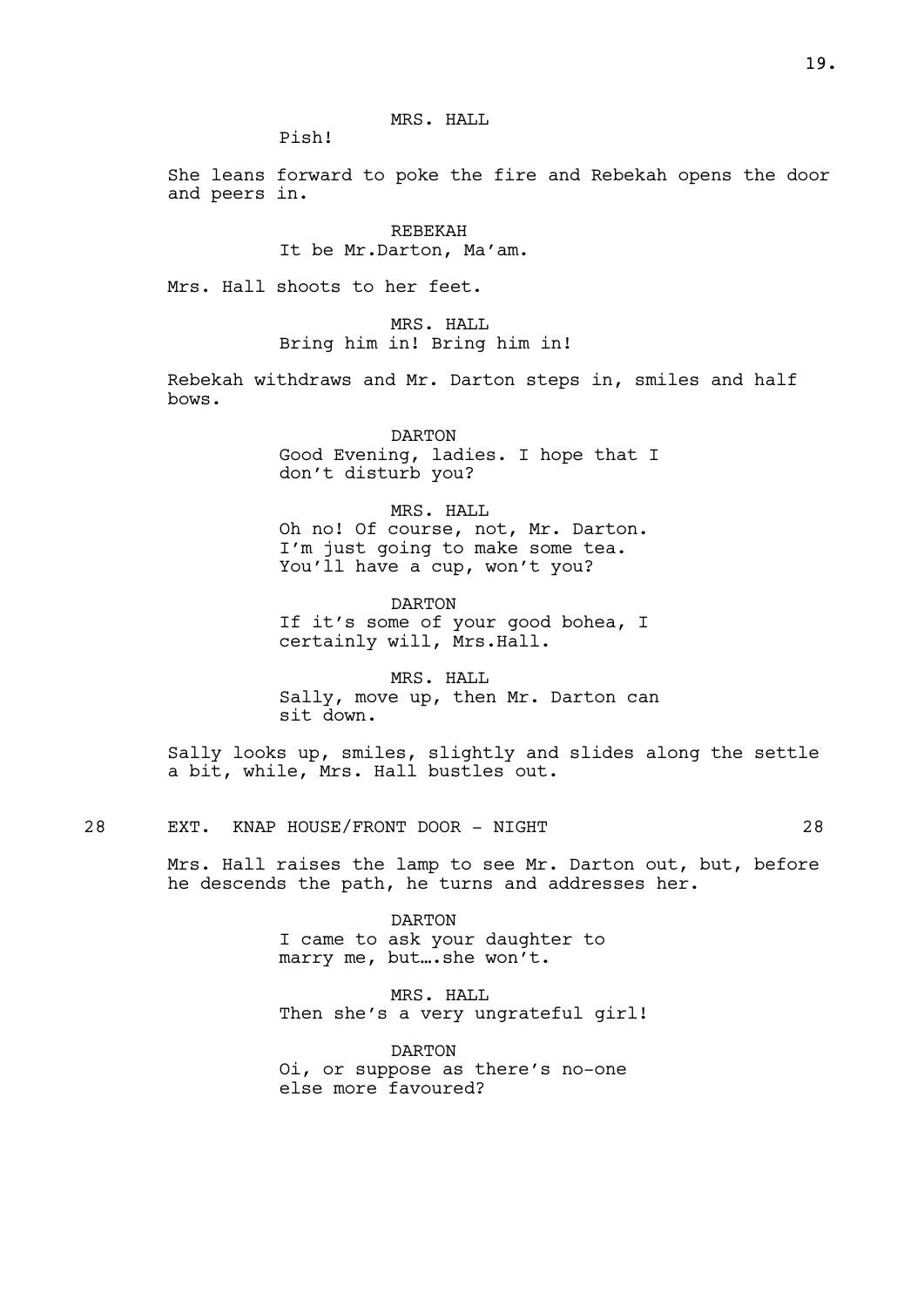MRS. HALL Oh,oi can't say as to that, oi'm afraid….Oi be on your said, however Mr. Darton. Don't 'e be downcast. Oi'll 'ave a few words a wi' 'er!

Darton smiles, sadly, nods and turns away down the path

#### DARTON

## Thank,'ee, Mrs. Hall.

Mrs. Hall stands on the threshold, holding up her lamp, and shakes her head, slowly and sadly.

29 EXT. LANE - NIGHT 29

Darton strides off along the lane, back to the inn where he has left his horse.

Suddenly, out of the darkness, comes his old friend, Japheth Johns, heading towards the Knap.

DARTON

Japheth!

JOHNS

Darton!

DARTON Whatever are you doing here?

JOHNS

Well, I'm not proud, and I've come to pick up yer leavings, so as to speak….It's a shame a bonny lass such as Sally should go a wanting of a groom, so I've screwed up moi courage and intend to ask, tonight.

DARTON

Why tonight?

JOHNS You know why!.... It's just three years, tonight, as she was bereft.

DARTON You think you 'ave a chance?

Johns shrugs

JOHNS As well as the next man!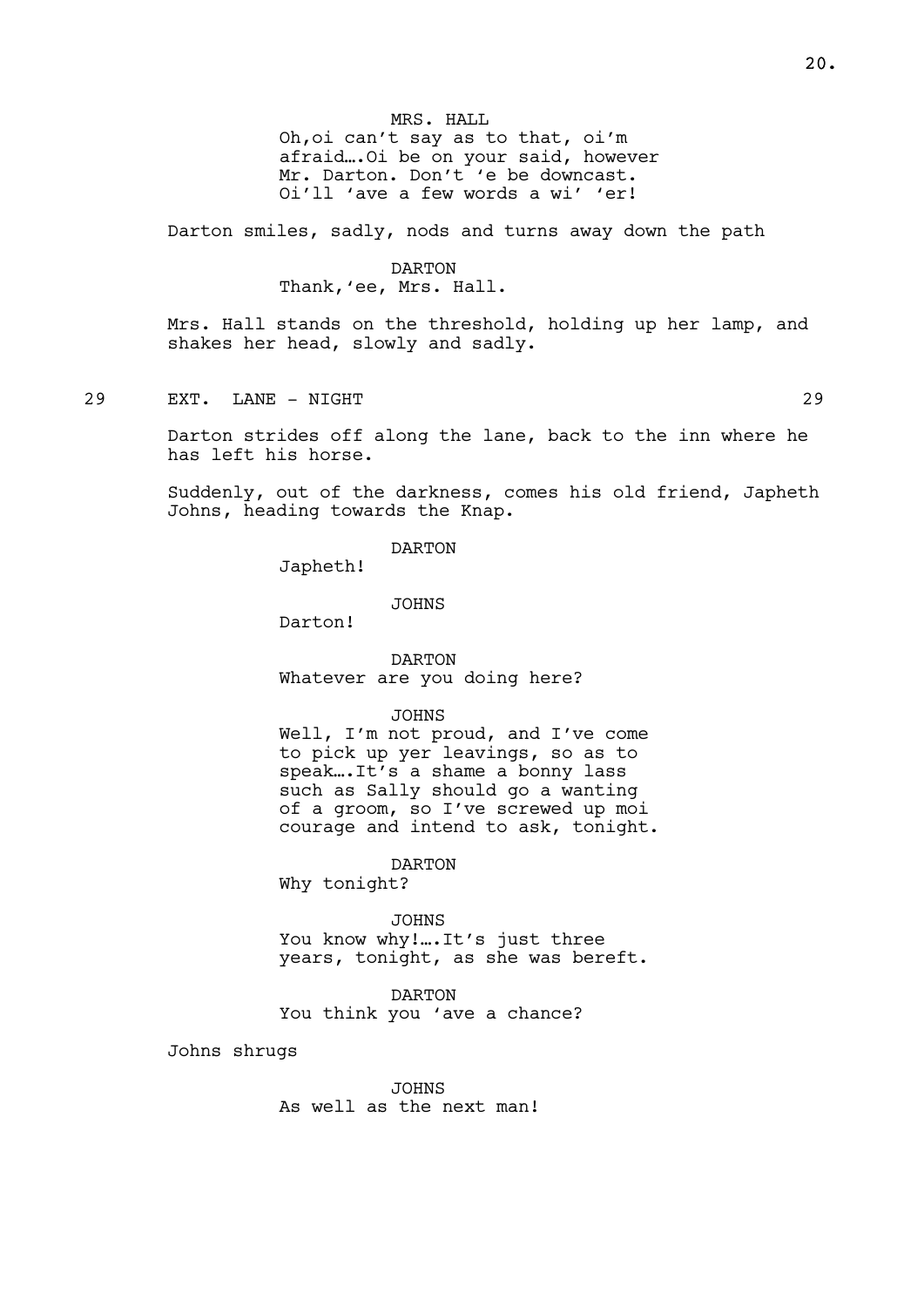DARTON Then I wish 'e well, Japheth.Good luck wi' yer wooing.

JOHNS

# Thanks, neighbour!

Johns strides off and Darton watches him sadly, by the light of the full moon.

30 EXT. FIELD - DAY 30

Darton is watching and counting some of his sheep in the field and standing near to the wall, near the lane.

Johns walks past and Darton looks at him, over the wall.

DARTON

Johns!

Johns was walking, looking down, and using his staff in a preoccupied manner.

He looks up.

JOHNS Oh, good morning to 'ee, Darton!

DARTON 'Ow did things go with Sally?

JOHNS No good! No good!

He sighs, heavily.

JOHNS (CONT'D) P'raps she be secretly still sighing for yesen, Darton.

He shakes his head, slowly

JOHNS (CONT'D) I don't know………. I don't know.

He starts to walk off.

JOHNS (CONT'D) Oi be seeing ye around.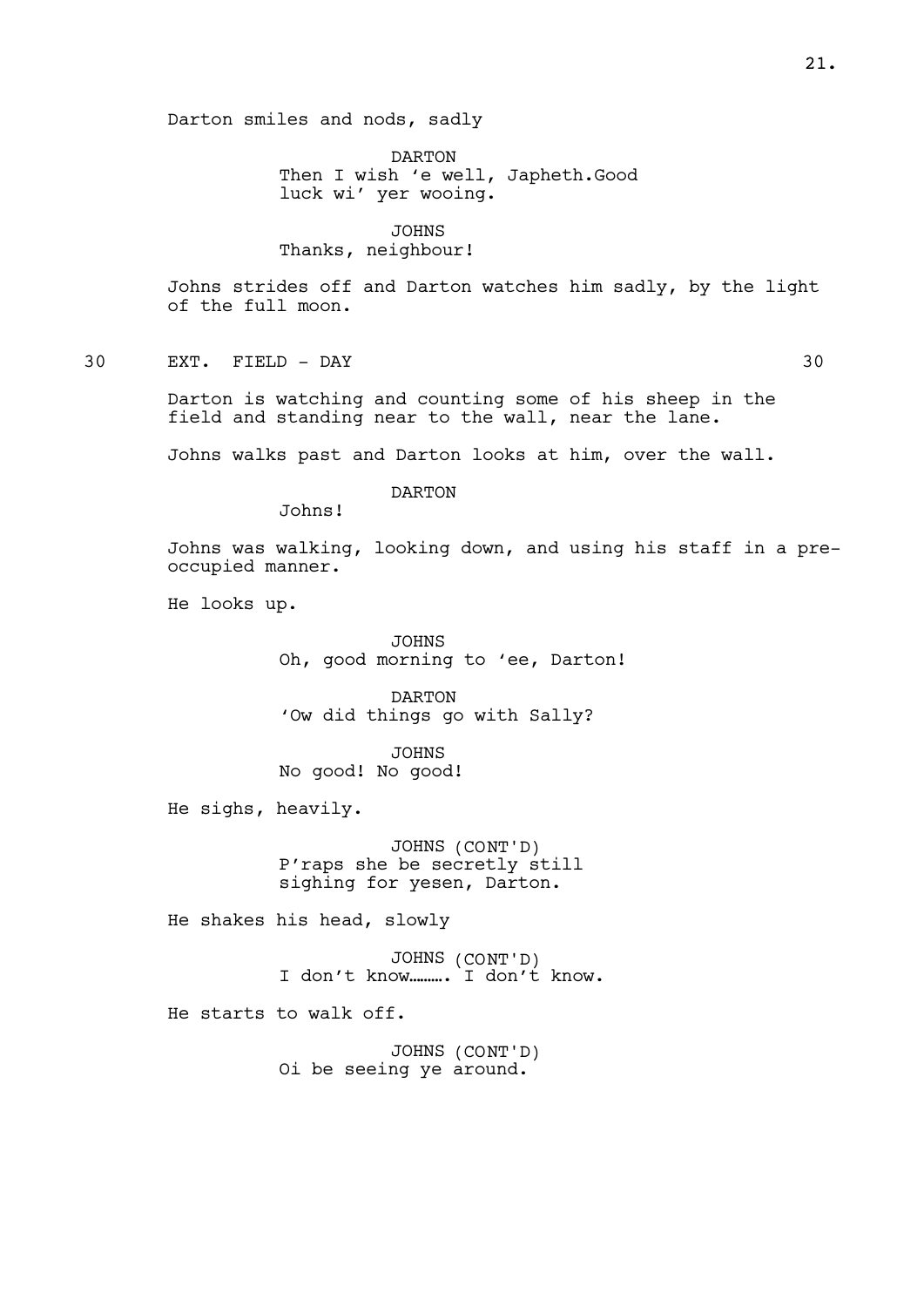DARTON Yes…….Yes…… Good day to ye, Johns.

Darton turns away and whispers to hisself

DARTON (CONT'D) "Still sighing"....?...I must write!

31 INT. DARTON'S HOUSE/BEDROOM - DAY 31

Darton is dressing and still fighting with his necktie.

There is a knock at the door and a servant brings in a letter.

Darton reads the address

DARTON

It's her!

He opens it and reads it.

SALLY (V.O.) Dear Mr. Darton, I am honoured by your kindness in repeating your offer. I'm sorry, and I can't explain my reasons, but must just say that I decline to be married to you. Your faithful friend, Sally Hall.

Darton drops the letter onto the bed and looks sad.

DARTON Her reasons? Why can't she say her reasons?

He walks over to the window and stares out

DARTON (CONT'D) Well, she can tell them to my face!

32 EXT. KNAP HOUSE - DAY 32

Darton comes out into the small enclosure next to Knap house where the bees are.

Sally is bending down, looking into the skeps, wearing a black veil over her hat.

She sees him and stands up, throwing back the veil.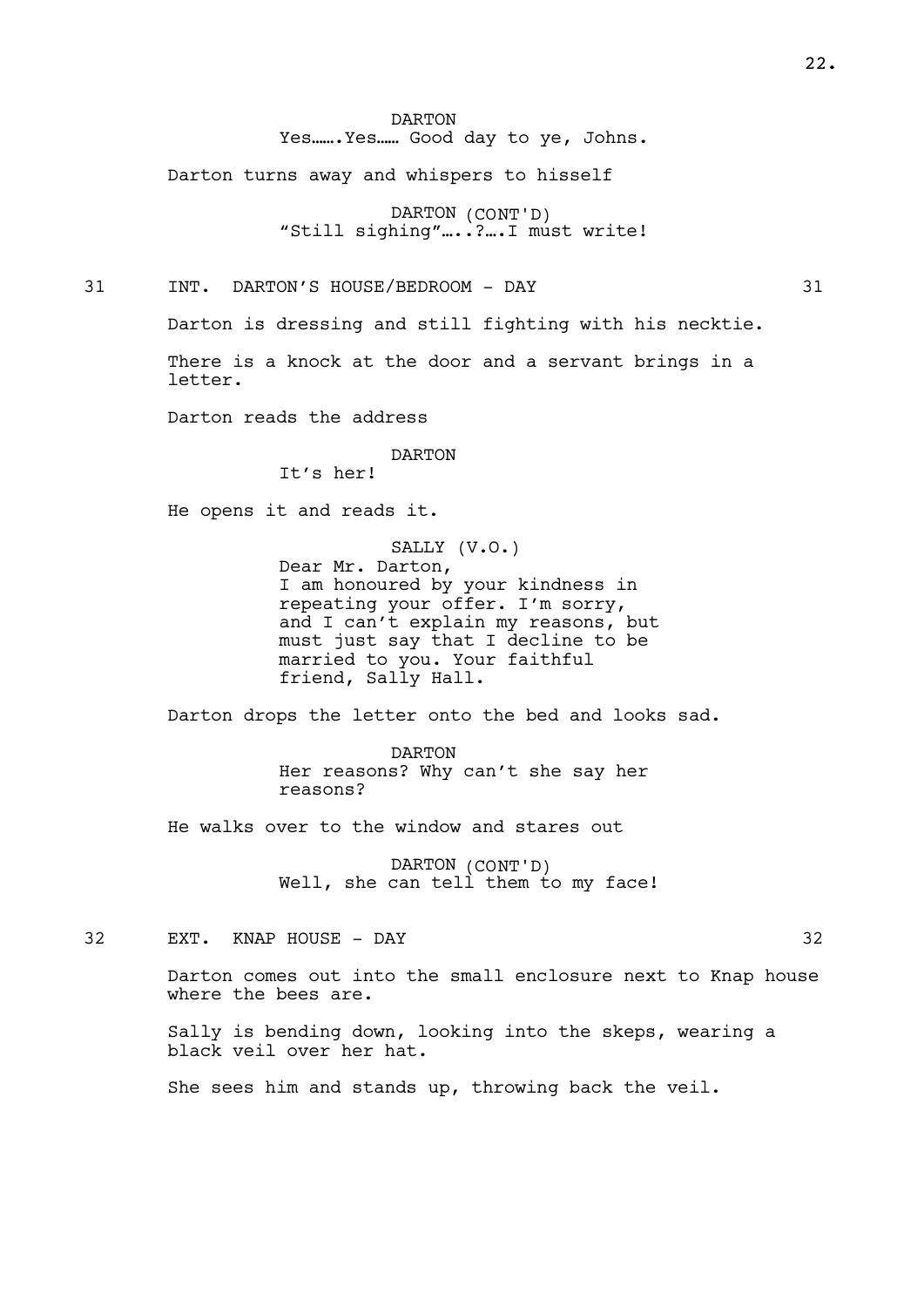SALLY Good Morning, Mr. Darton. What can have brought you here this early?

Darton come up rather close to her and speaks in an impassioned undertone.

#### DARTON

Sally! I must know your reasons for your refusal.Is it, is it because of soreness from my slighting you years ago, cos I regret that, you know?

Sally smiles, sadly

SALLY No………. That soreness is long past.

DARTON Then do you despise me, perhaps?!

SALLY

Well, not really…….It's just that I no longer trust you. You're no longer my hero....Someone special I trust……to, to……… care for me.

Darton looks away, and is very pained.

DARTON

And will you never marry me?

#### SALLY

I shall never marry anyone!………… Mr. Darton, do you promise never to trouble me again with this subject, or I shall have to avoid you?

#### DARTON

Yes, yes……………………oi promise then….Oi,oi promise…………………. Um…. well …… Good day, Sa….Miss Hall.

SALLY

Good day, Mr. Darton.

He turns and walks away, sadly.

Sally turns to the bees, bends, and whispers into the skeps